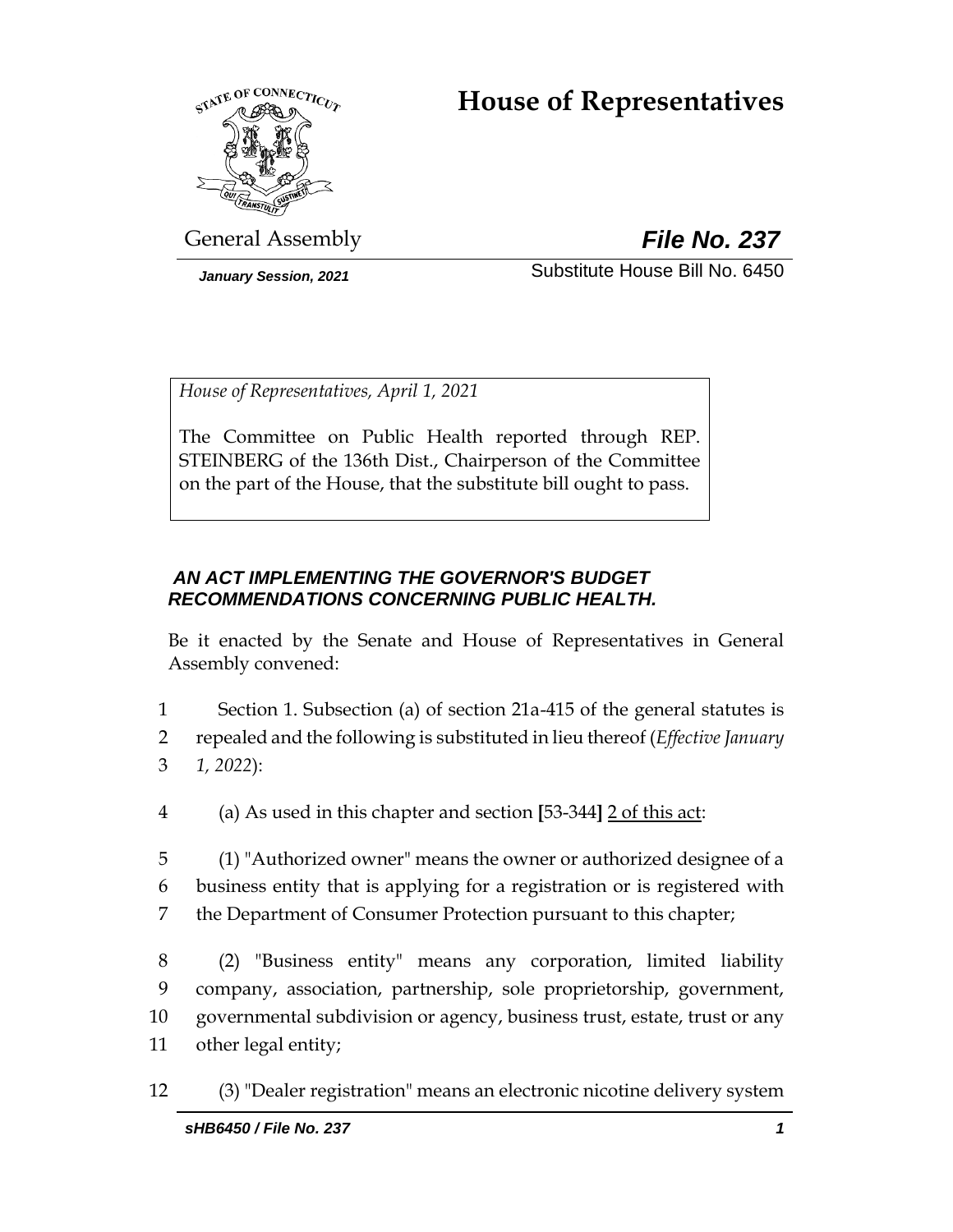certificate of dealer registration issued by the Commissioner of Consumer Protection pursuant to this section;

 (4) "Manufacturer registration" means an electronic nicotine delivery system certificate of manufacturer registration issued by the Commissioner of Consumer Protection pursuant to section 21a-415a to any person who mixes, compounds, repackages or resizes any nicotine-containing electronic nicotine delivery system or vapor product;

 (5) "Electronic cigarette liquid" means a liquid that, when used in an electronic nicotine delivery system or vapor product, produces a vapor that may or may not include nicotine and is inhaled by the user of such electronic nicotine delivery system or vapor product;

 (6) "Electronic nicotine delivery system" means an electronic device used in the delivery of nicotine or other substances to a person inhaling from the device, and includes, but is not limited to, an electronic cigarette, electronic cigar, electronic cigarillo, electronic pipe or electronic hookah and any related device and any cartridge or other component of such device, including, but not limited to, electronic cigarette liquid;

 (7) "Vapor product" means any product that employs a heating element, power source, electronic circuit or other electronic, chemical or mechanical means, regardless of shape or size, to produce a vapor that may include nicotine and is inhaled by the user of such product. "Vapor product" does not include a medicinal or therapeutic product that is (A) used by a licensed health care provider to treat a patient in a health care setting, (B) used by a patient, as prescribed or directed by a licensed health care provider in any setting, or (C) any drug or device, as defined in the federal Food, Drug and Cosmetic Act, 21 USC 321, as amended from time to time, any combination product, as described in said act, 21 USC 353 $(g)$ , as amended from time to time, or any biological product, as described in 42 USC 262, as amended from time to time, and 21 CFR 600.3, as amended from time to time, authorized for sale by the United States Food and Drug Administration;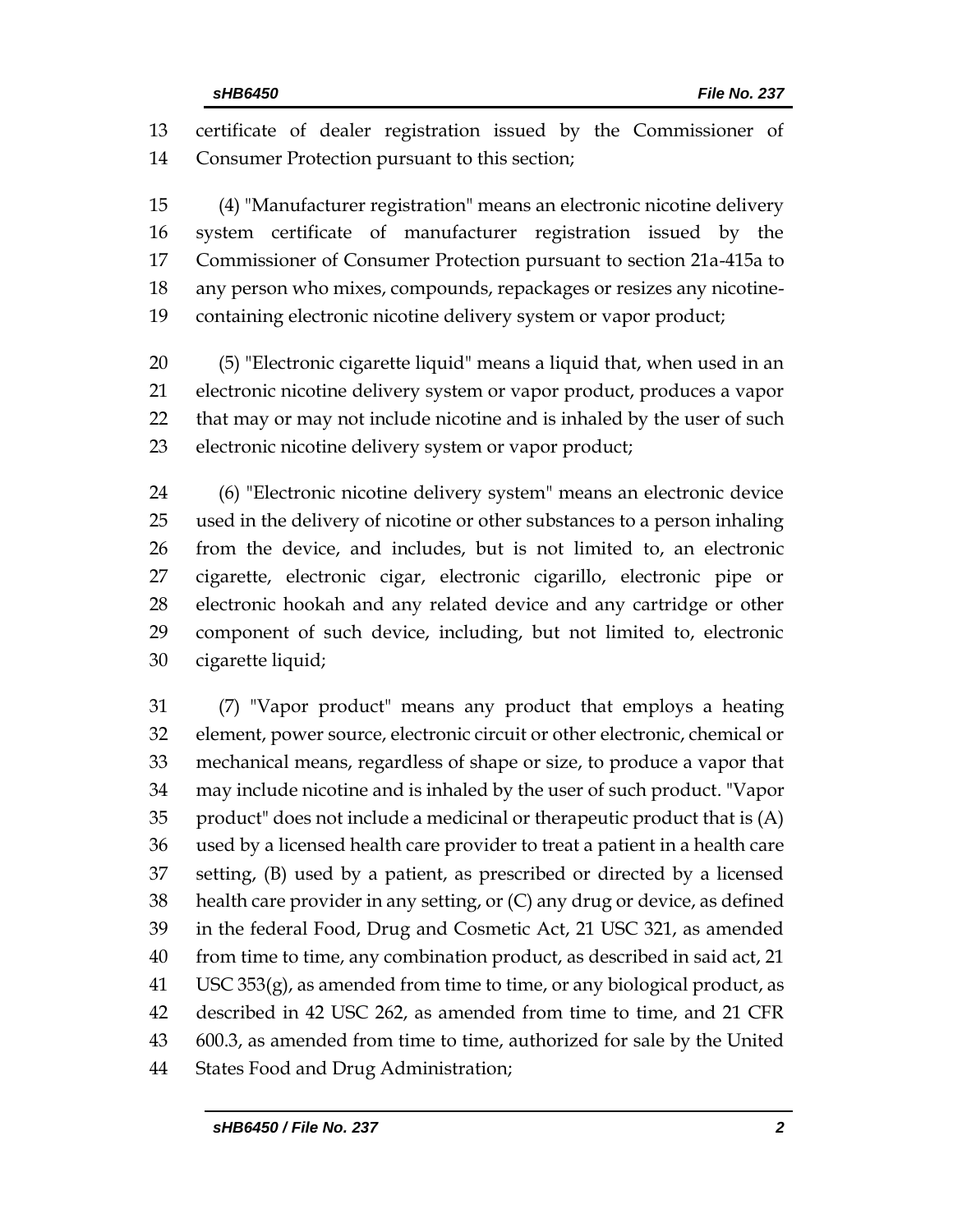(8) "Sale" or "sell" means an act done intentionally by any person, whether done as principal, proprietor, agent, servant or employee, of transferring, or offering or attempting to transfer, for consideration, including bartering or exchanging, or offering to barter or exchange; **[**and**]**

 (9) "Deliver" or "delivering" means an act done intentionally by any person, whether as principal, proprietor, agent, servant or employee, of transferring, or offering or attempting to transfer, physical possession or control of an electronic nicotine delivery system or vapor product; **[**.**]**

 (10) "Flavoring agent" means an additive used in food or drugs when such additive (A) is used in accordance with good manufacturing practice principles and in the minimum quantity required to produce its intended effect; (B) (i) consists of one or more ingredients generally recognized as safe in food or drugs, (ii) has been previously sanctioned for use in food or drugs by the state or the federal government, (iii) meets United States Pharmacopeia standards, or (iv) is an additive 61 permitted for direct addition to food for human consumption pursuant 62 to 21 CFR 172, as amended from time to time;  $(C)$  is inert and produces no effect other than the instillation or modification of flavor; and (D) is 64 not greater than five per cent of the total weight of the product.

 Sec. 2. (NEW) (*Effective January 1, 2022*) (a) No person shall sell, give, deliver or possess with intent to sell in this state an electronic nicotine delivery system or a vapor product with a flavoring agent, other than tobacco flavor, that has been added for the purpose of flavoring the contents of the electronic nicotine delivery system or vapor product. This section shall not apply to any product that the United States Secretary of Health and Human Services determines to be a modified risk tobacco product pursuant to 21 USC 387k, as amended from time to time.

 (b) (1) No person shall sell, give, deliver or possess with intent to sell, in this state an electronic nicotine delivery system or a vapor product with a nicotine content that is greater than thirty-five milligrams per milliliter. Each person with a manufacturer registration shall provide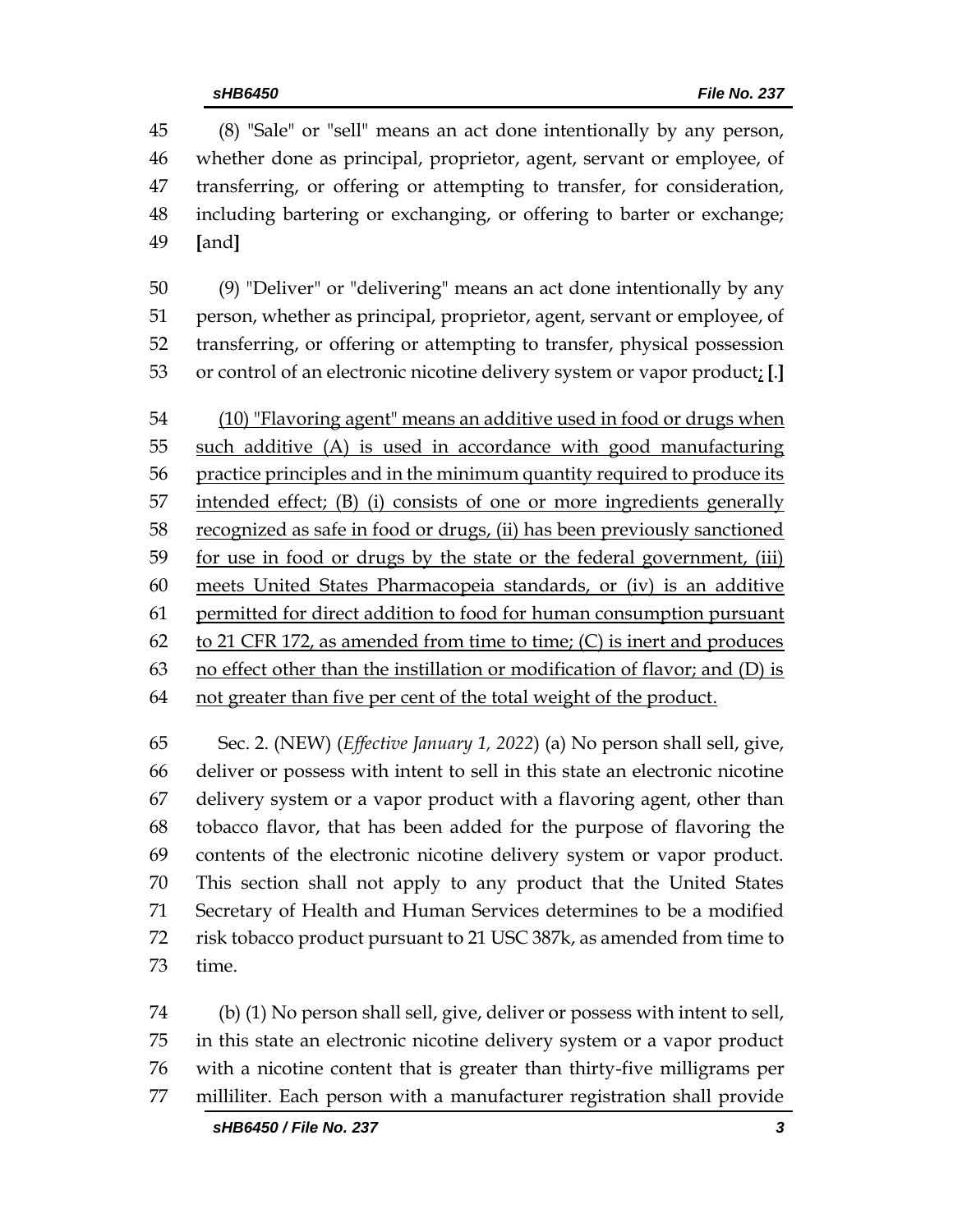documentation to a person with a dealer registration, indicating the nicotine content, expressed as milligrams per milliliter, for each electronic nicotine delivery system and vapor product sold by such person with a manufacturer registration to such person with a dealer registration.

 (2) Each business entity holding a dealer registration shall (A) maintain documentation, within the place of business identified in the business entity's application for dealer registration, of the nicotine content provided pursuant to subdivision (1) of this subsection by the person with a manufacturer registration, for each electronic nicotine delivery system and vapor product sold, given or delivered by such person to the business entity, and (B) provide such documentation at the request of the Commissioner of Mental Health and Addiction Services, or the commissioner's designee, during any unannounced compliance check conducted pursuant to section 21-415b of the general statutes, as amended by this act.

 (c) As used in this section, "person" means any individual, authorized owner of a business entity, retail establishment, as defined in section 19a-106a of the general statutes, partnership, company, limited liability company, public or private corporation, association, trustee, executor, administrator or other fiduciary or custodian.

 Sec. 3. Section 21a-415b of the general statutes is repealed and the following is substituted in lieu thereof (*Effective January 1, 2022*):

 (a) Each business entity with a dealer registration shall place and maintain in legible condition at each point of sale of electronic nicotine delivery systems or vapor products a notice to consumers that states (1) the sale, giving or delivering of electronic nicotine delivery systems and vapor products to any person under twenty-one years of age is prohibited by section 53-344b, as amended by this act, (2) the use of false identification by a person under twenty-one years of age to purchase an electronic nicotine delivery system or a vapor product is prohibited, and (3) the penalties and fines for violating the provisions of this section and section 53-344b, as amended by this act.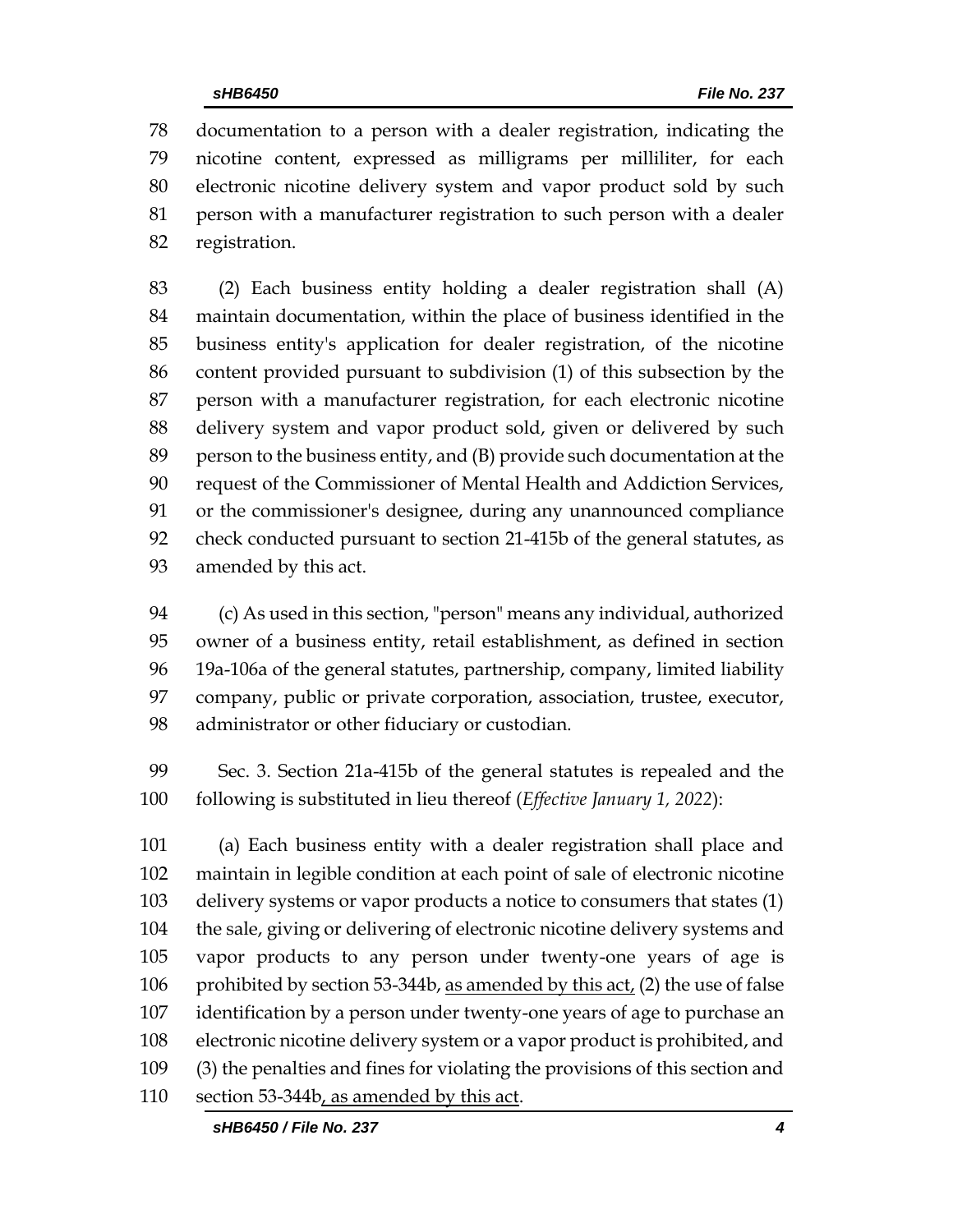(b) (1) The Commissioner of Mental Health and Addiction Services, or the commissioner's designee, shall conduct unannounced compliance checks on business entities **[**holding**]** with a dealer registration by engaging persons between the ages of sixteen and twenty to enter the place of business of each such business entity to attempt to purchase an electronic nicotine delivery system or a vapor product. (2) The Commissioner of Mental Health and Addiction Services, or the commissioner's designee, shall conduct unannounced compliance

 checks on business entities with a dealer registration to determine whether any such business entity is selling, giving or delivering or has sold, given or delivered any electronic nicotine delivery system or vapor product with a flavoring agent, other than tobacco flavor, that has been added for the purpose of flavoring the contents of the electronic delivery system or vapor product, in violation of subsection (a) of section 2 of this act.

 (3) The Commissioner of Mental Health and Addiction Services, or the commissioner's designee, shall conduct unannounced compliance checks on business entities with a dealer registration to determine whether each such business entity is in possession of the documentation required under subsection (b) of section 2 of this act and whether such documentation indicates that electronic nicotine delivery systems or vapor products with a nicotine content greater than thirty-five milligrams per milliliter were sold, given or delivered by such business entity. The commissioner shall refer all business entities that do not possess such documentation or that sold, gave, delivered or possessed with intent to sell an electronic nicotine delivery system or a vapor product with a nicotine content that is greater than thirty-five milligrams per milliliter to the Commissioner of Revenue Services.

 (4) The commissioner shall conduct unannounced follow-up compliance checks of all noncompliant business entities and shall refer all noncompliant business entities to the Commissioner of Revenue Services.

*sHB6450 / File No. 237 5* (c) Upon receipt of a referral made pursuant to subsection (b) of this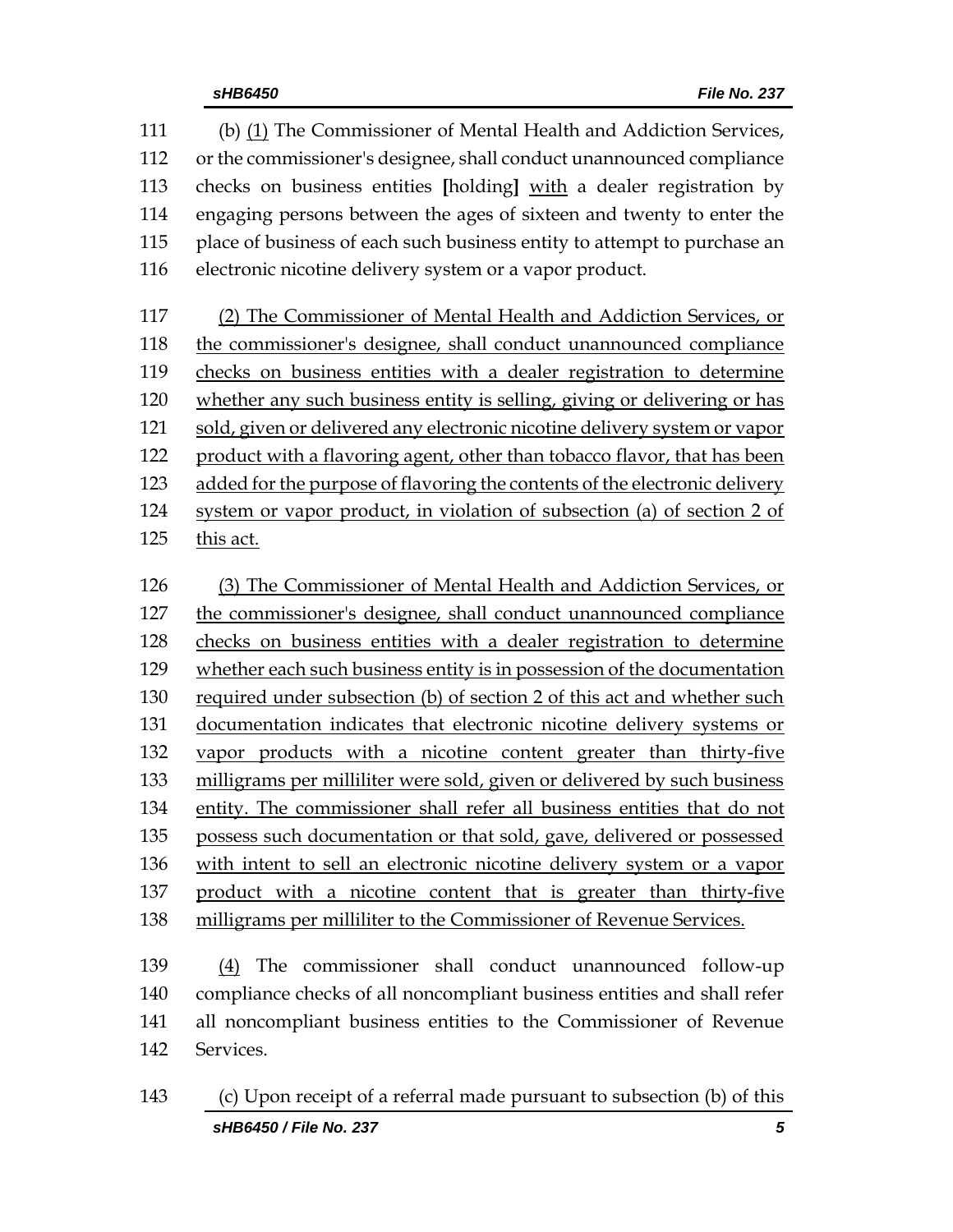section, the Commissioner of Revenue Services may, following a hearing, impose a civil penalty and direct the Commissioner of Consumer Protection to suspend or revoke the dealer registration of the business entity that is the subject of such referral. The Commissioner of Revenue Services shall provide such business entity with written notice of the hearing, specifying the time and place of such hearing and requiring such business entity to show cause why such dealer registration should not be suspended or revoked. The written notice of the hearing shall be mailed or delivered to such business entity not less than ten days preceding the date of the hearing. Such notice may be served personally or by registered or certified mail.

 (d) If the Commissioner of Revenue Services finds, after a hearing pursuant to subsection (c) of this section, that any person employed by any business entity issued a dealer registration under section 21a-415, as amended by this act, has sold, given or delivered an electronic nicotine delivery system or vapor product to a person under twenty-one years of age, other than a person under twenty-one years of age who is delivering or accepting delivery in such person's capacity as an employee, said commissioner shall, for the first violation, require such employee to successfully complete an online prevention education program administered by the Department of Mental Health and Addiction Services not later than thirty days after said commissioner's finding. Said commissioner shall assess any employee who fails to complete such program a civil penalty of **[**two**]** four hundred dollars. Said commissioner shall assess any employee a civil penalty of **[**two hundred fifty**]** five hundred dollars for a second or subsequent violation on or before twenty-four months after the date of the first violation.

 (e) (1) If the Commissioner of Revenue Services finds, after a hearing pursuant to subsection (c) of this section, that **[**(1)**]** (A) any business entity issued a dealer registration under section 21a-415, as amended by this act, has sold, given or delivered an electronic nicotine delivery system or vapor product to a person under twenty-one years of age, other than a person under twenty-one years of age who is delivering or accepting delivery in such person's capacity as an employee, or **[**(2)**]** (B)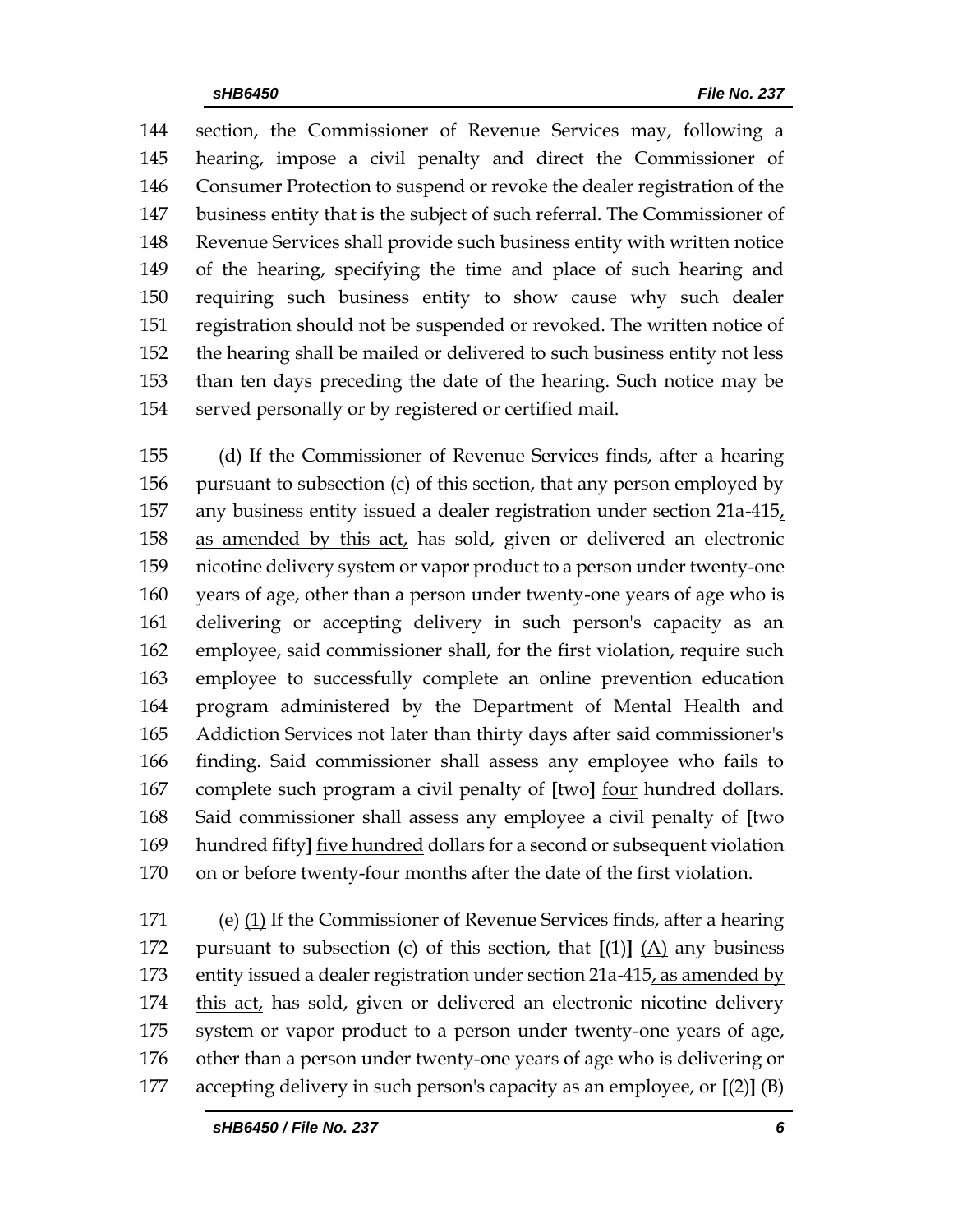such person's employee has sold, given or delivered an electronic nicotine delivery system or vapor product to a person under twenty-one years of age, the commissioner shall, for the first violation, require the authorized owner of such business entity to successfully complete an online prevention education program administered by the Department of Mental Health and Addiction Services not later than thirty days after said commissioner's finding. Said commissioner shall assess any business entity issued a dealer registration, whose authorized owner fails to complete such program, a civil penalty of **[**three**]** six hundred dollars for the first violation.

 (2) Said commissioner shall assess such business entity a civil penalty of **[**seven hundred fifty**]** one thousand five hundred dollars for a second violation on or before twenty-four months after the date of the first violation.

 (3) For a third violation by such business entity on or before twenty- four months after the date of the first violation, said commissioner shall assess such business entity a civil penalty of **[**one**]** two thousand dollars and notify the Commissioner of Consumer Protection that the dealer registration held by such business entity under this chapter shall be suspended for not less than thirty days.

198 (4) For a fourth violation on or before twenty-four months after the date of the first violation, the Commissioner of Revenue Services shall assess such business entity a civil penalty of **[**one**]** two thousand dollars and notify the Commissioner of Consumer Protection that the dealer registration held by such business entity under **[**said**]** this chapter shall be revoked. The Commissioner of Revenue Services shall order such business entity to conspicuously post a notice in a public place stating that electronic nicotine delivery systems and vapor products cannot be sold during the period of suspension or revocation and the reasons for such suspension or revocation. Any sale of an electronic nicotine delivery system or vapor product by such business entity during the period of such suspension or revocation shall be deemed an additional violation of this section.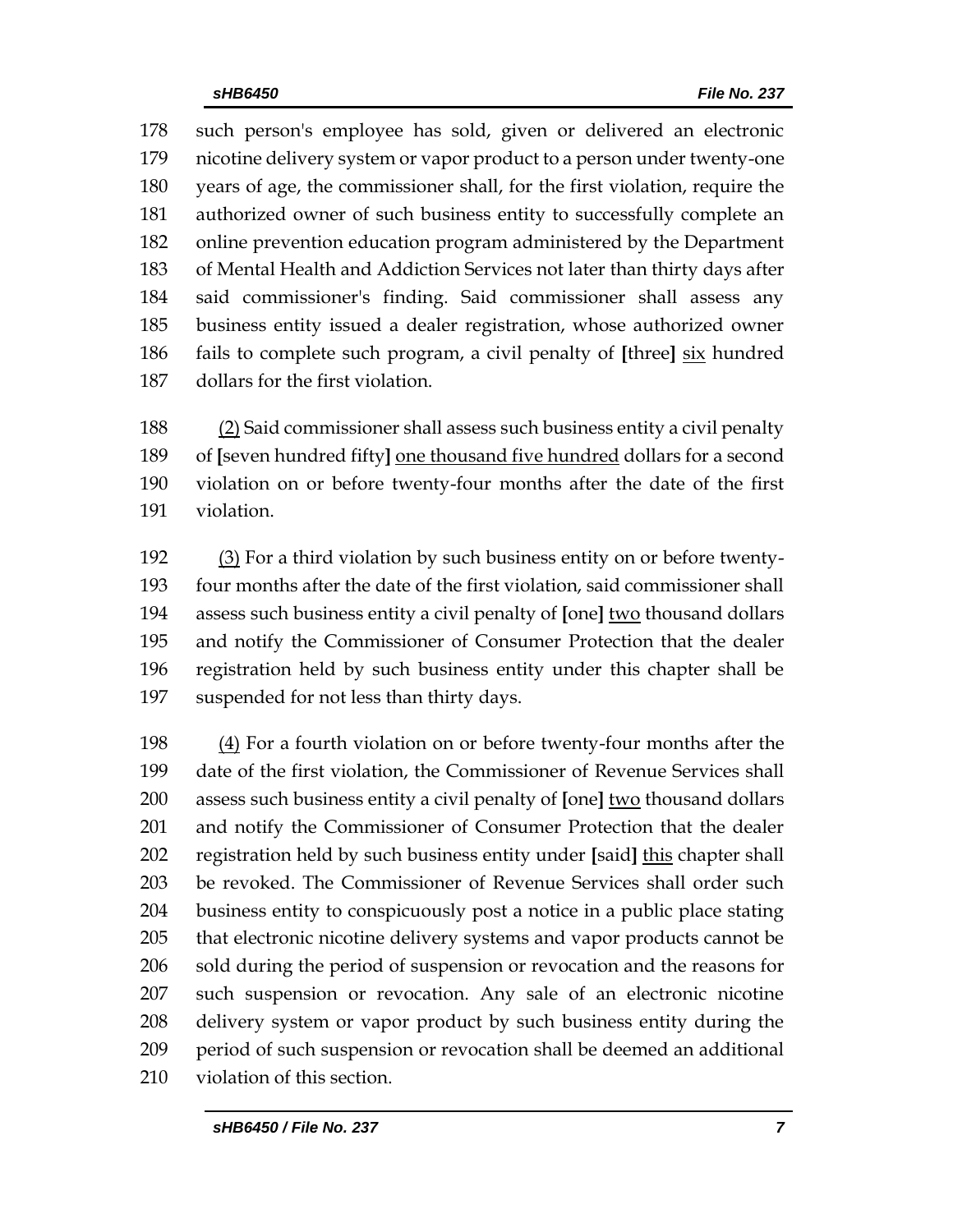| 211 | (f) (1) If the Commissioner of Revenue Services finds, after a hearing      |
|-----|-----------------------------------------------------------------------------|
| 212 | pursuant to subsection (c) of this section, that (A) any business entity    |
| 213 | issued a dealer registration under section 21a-415, as amended by this      |
| 214 | act, has sold, given or delivered an electronic nicotine delivery system    |
| 215 | or vapor product with a flavoring agent, other than tobacco flavor, that    |
| 216 | has been added for the purpose of flavoring the contents of the             |
| 217 | electronic nicotine delivery system or vapor product, or (B) any such       |
| 218 | business entity does not possess documentation of nicotine content or       |
| 219 | nicotine content that indicates a level of nicotine that is greater than    |
| 220 | thirty-five milligrams per milliliter for any electronic nicotine delivery  |
| 221 | system or vapor product sold, given or delivered within the retail          |
| 222 | establishment of the business entity, the commissioner shall, for the first |
| 223 | violation, require the authorized owner of such business entity to          |
| 224 | successfully complete an online prevention education program                |
| 225 | administered by the Department of Mental Health and Addiction               |
| 226 | Services not later than thirty days after said commissioner's finding.      |
| 227 | Said commissioner shall assess any business entity issued a dealer          |
| 228 | registration, whose authorized owner fails to complete such program, a      |
| 229 | civil penalty of six hundred dollars for the first violation.               |
| 230 | (2) Said commissioner shall assess such business entity a civil penalty     |
| 231 | of one thousand five hundred dollars for a second violation on or before    |
| 232 | twenty-four months after the date of the first violation.                   |
| 233 | (3) For a third violation by such business entity on or before twenty-      |
| 234 | four months after the date of the first violation, said commissioner shall  |
| 235 | assess such business entity a civil penalty of two thousand dollars and     |
| 236 | notify the Commissioner of Consumer Protection that the dealer              |
| 237 | registration held by such business entity under this chapter shall be       |
| 238 | suspended for not less than thirty days.                                    |
|     |                                                                             |
| 239 | (4) For a fourth violation on or before twenty-four months after the        |
| 240 | date of the first violation, the Commissioner of Revenue Services shall     |
| 241 | assess such business entity a civil penalty of two thousand dollars and     |
| 242 | notify the Commissioner of Consumer Protection that the dealer              |
| 243 | registration held by such business entity under this chapter shall be       |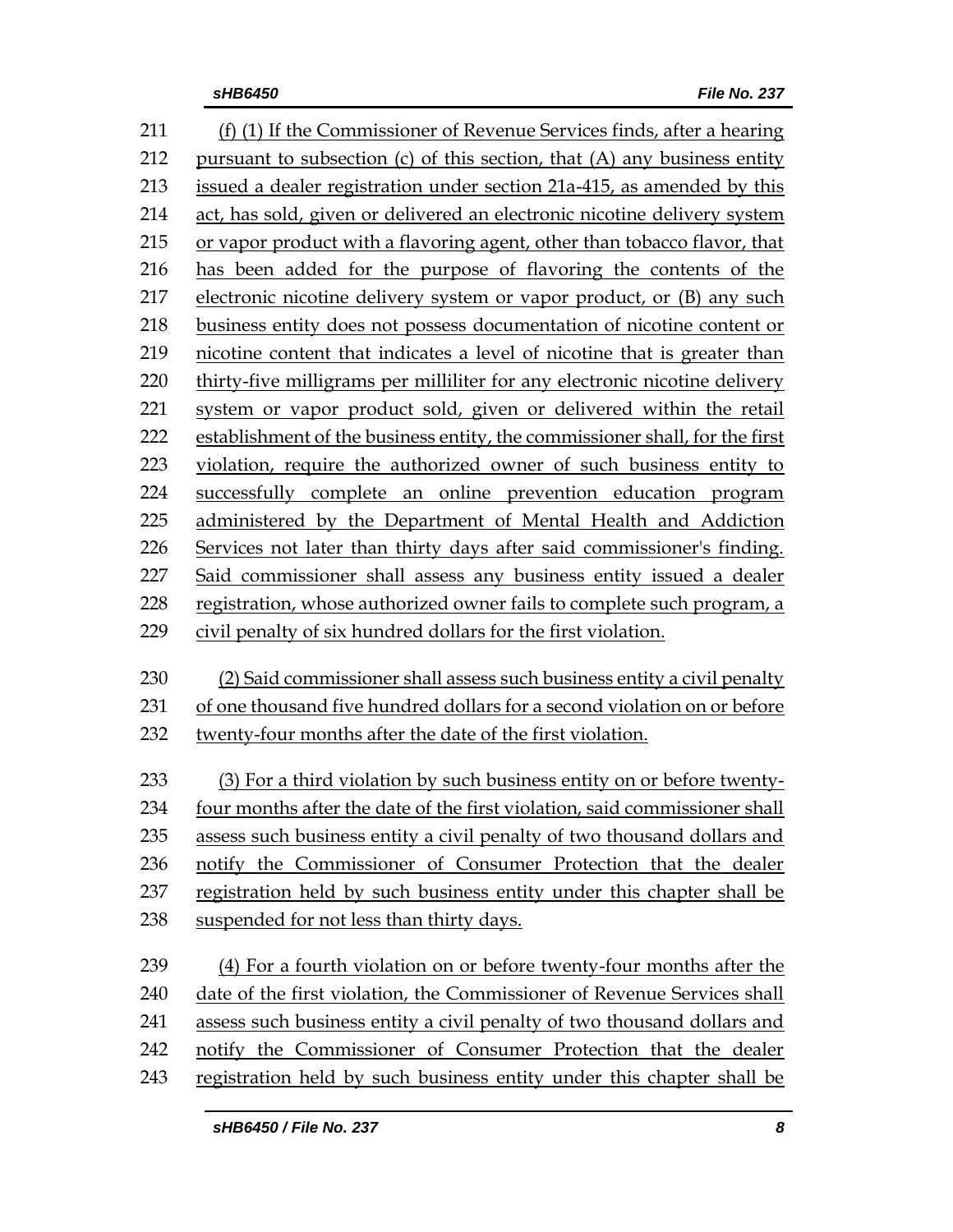revoked. The Commissioner of Revenue Services shall order such business entity to conspicuously post a notice in a public place stating that electronic nicotine delivery systems and vapor products cannot be sold during the period of suspension or revocation and the reasons for such suspension or revocation. Any sale of an electronic nicotine delivery system or vapor product by such business entity during the period of such suspension or revocation shall be deemed an additional violation of this section.

 **[**(f)**]** (g) Upon receipt of notice of determination from the Commissioner of Revenue Services made under subsection (e) or (f) of this section, the Commissioner of Consumer Protection shall suspend or revoke the dealer registration of the business entity that is the subject of **[**said**]** the determination. The Commissioner of Consumer Protection shall not be required to hold a hearing in connection with any notice of determination received from the Commissioner of Revenue Services under this section.

 **[**(g)**]** (h) The Commissioner of Consumer Protection shall not issue a new dealer registration to a former registrant whose dealer registration was revoked unless the commissioner is satisfied that such business entity that holds a dealer registration will comply with the provisions of 264 this chapter and any regulations related thereto, and section 53-344b, as amended by this act.

 Sec. 4. Section 12-295a of the general statutes is repealed and the following is substituted in lieu thereof (*Effective January 1, 2022*):

 (a) If the Commissioner of Revenue Services finds, after a hearing, that any person employed by a dealer or distributor, as defined in section 12-285, has sold, given or delivered cigarettes or tobacco products to a person under twenty-one years of age other than a person under twenty-one years of age who is delivering or accepting delivery in such person's capacity as an employee, said commissioner shall, for the first violation, require such person to successfully complete an online tobacco prevention education program administered by the Department of Mental Health and Addiction Services not later than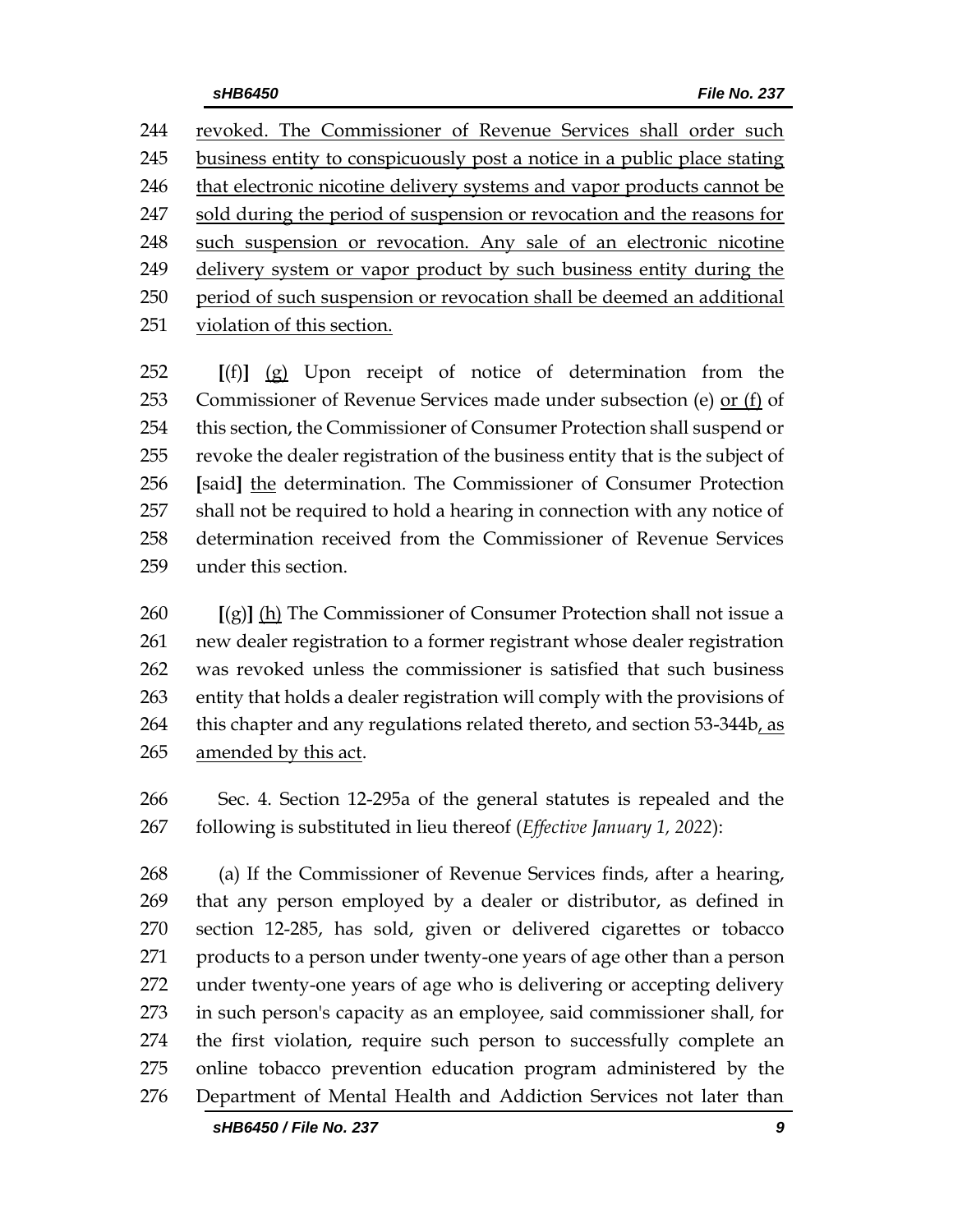thirty days after said commissioner's finding. Said commissioner shall assess any person who fails to complete such program a civil penalty of **[**two**]** four hundred dollars. Said commissioner shall assess any person employed by a dealer or distributor a civil penalty of **[**two hundred fifty**]** 281 five hundred dollars for a second or subsequent violation on or before twenty-four months after the date of the first violation.

 (b) (1) If the Commissioner of Revenue Services finds, after a hearing, that any dealer or distributor has sold, given or delivered cigarettes or a tobacco product to a person under twenty-one years of age other than a person under twenty-one years of age who is delivering or accepting delivery in such person's capacity as an employee, or such dealer or distributor's employee has sold, given or delivered cigarettes or a tobacco product to such person, said commissioner shall require such dealer or distributor, for the first violation, to successfully complete an online tobacco prevention education program administered by the Department of Mental Health and Addiction Services not later than thirty days after said commissioner's finding. Said commissioner shall assess any dealer or distributor who fails to complete such program a civil penalty of **[**three**]** six hundred dollars.

 (2) Said commissioner shall assess **[**any**]** such dealer or distributor a civil penalty of **[**seven hundred fifty**]** one thousand five hundred dollars for a second violation on or before twenty-four months after the date of the first violation.

 (3) For a third violation on or before twenty-four months after the date of the first violation, said commissioner shall assess such dealer or distributor a civil penalty of **[**one**]** two thousand dollars and suspend any license held by such dealer or distributor under this chapter for not less than thirty days.

 (4) For a fourth violation on or before twenty-four months after the date of the first violation, said commissioner shall assess such dealer or distributor a civil penalty of **[**one**]** two thousand dollars and revoke any license issued to such dealer or distributor under this chapter. Said commissioner shall order such distributor or dealer to conspicuously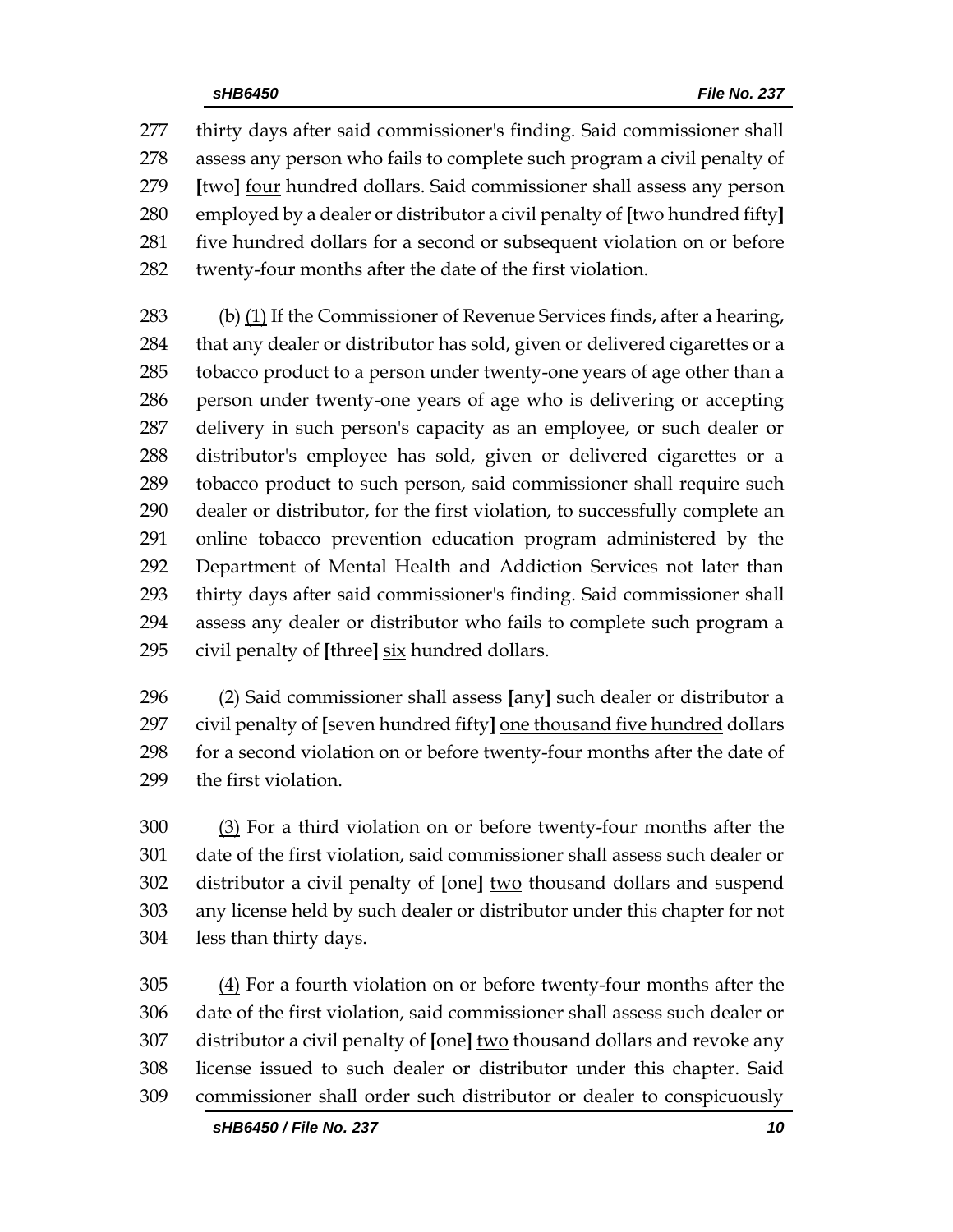post a notice in a public place within such distributor's or dealer's establishment stating that cigarettes and tobacco products cannot be sold during the period of such suspension or revocation and the reasons for such suspension or revocation. Any sale of cigarettes or a tobacco product by such dealer or distributor during such suspension or revocation shall be deemed an additional violation of this subsection.

 (c) (1) If the Commissioner of Revenue Services finds, after a hearing, that any owner of an establishment in which a cigarette vending machine or restricted cigarette vending machine is located has sold, given or delivered cigarettes or tobacco products from any such machine to a person under twenty-one years of age other than a person under twenty-one years of age who is delivering or accepting delivery in such person's capacity as an employee, or has allowed cigarettes or tobacco products to be sold, given or delivered to such person from any such machine, said commissioner shall require such owner, for the first violation, to successfully complete an online tobacco prevention education program administered by the Department of Mental Health and Addiction Services not later than thirty days after said commissioner's finding. Said commissioner shall assess any owner who fails to complete such program a civil penalty of **[**five hundred**]** one 330 thousand dollars.

 (2) Said commissioner shall assess **[**any**]** such owner a civil penalty of **[**seven hundred fifty**]** one thousand five hundred dollars for a second violation on or before twenty-four months after the date of the first violation.

 (3) For a third violation on or before twenty-four months after the date of the first violation, said commissioner shall assess such owner a civil penalty of **[**one**]** two thousand dollars and immediately remove any such machine from such establishment and no such machine may be placed in such establishment for a period of one year following such removal.

 (d) Any person aggrieved by any action of the commissioner pursuant to this section may take any appeal of such action as provided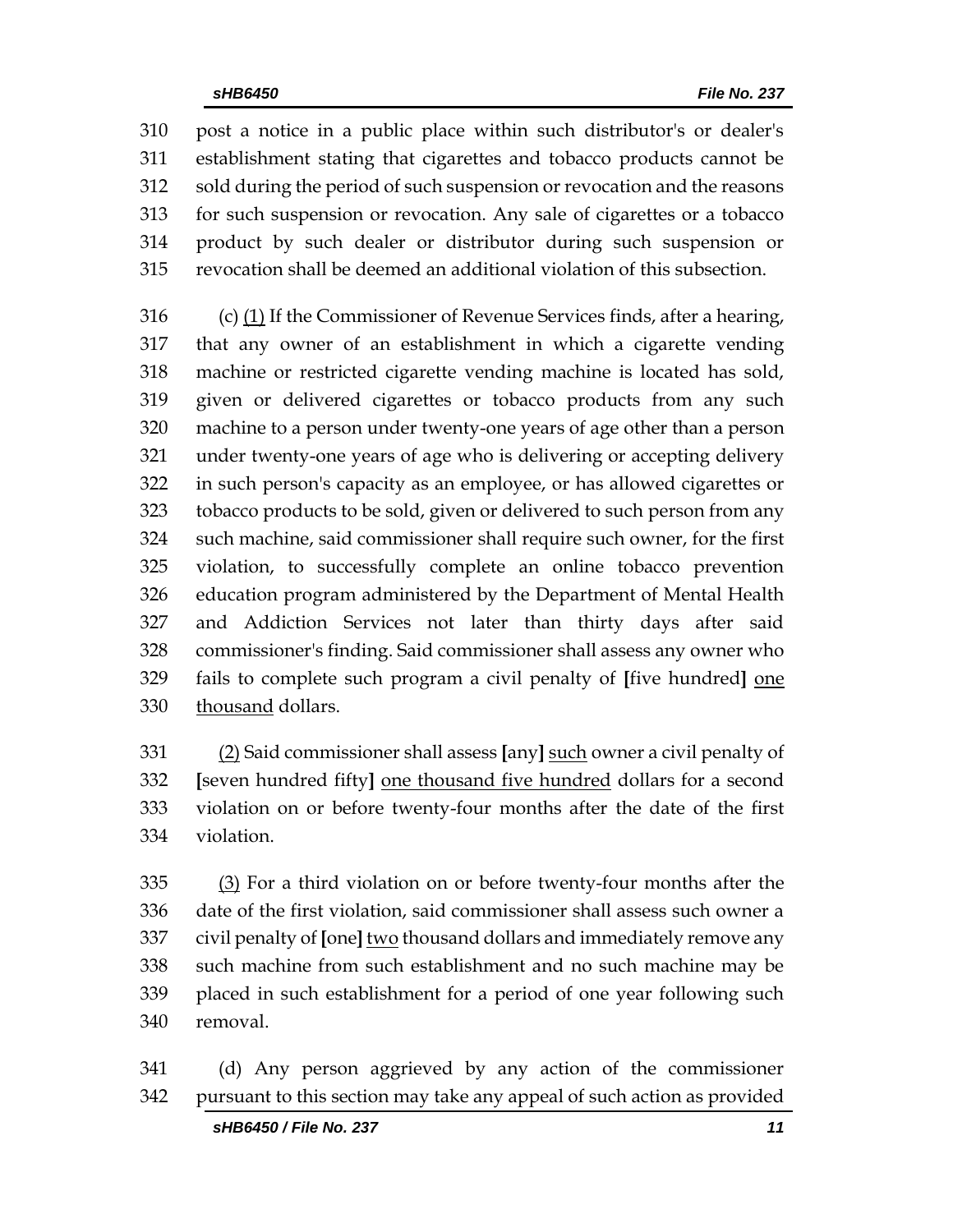in sections 12-311 and 12-312.

 Sec. 5. Subsection (b) of section 53-344 of the general statutes is repealed and the following is substituted in lieu thereof (*Effective January 1, 2022*):

 (b) Any person who sells, gives or delivers to any person under twenty-one years of age cigarettes or a tobacco product shall be fined not more than **[**three**]** six hundred dollars for the first offense, not more than **[**seven hundred fifty**]** one thousand five hundred dollars for a second offense on or before twenty-four months after the date of the first offense and not more than **[**one**]** two thousand dollars for each subsequent offense on or before twenty-four months after the date of the first offense. The provisions of this subsection shall not apply to a person under twenty-one years of age who is delivering or accepting delivery of cigarettes or a tobacco product (1) in such person's capacity as an employee, or (2) as part of a scientific study being conducted by an organization for the purpose of medical research to further efforts in cigarette and tobacco product use prevention and cessation, provided such medical research has been approved by the organization's institutional review board, as defined in section 21a-408.

 Sec. 6. Subsection (b) of section 53-344b of the general statutes is repealed and the following is substituted in lieu thereof (*Effective January 1, 2022*):

 (b) Any person who sells, gives or delivers to any person under twenty-one years of age an electronic nicotine delivery system or vapor product in any form shall be fined not more than **[**three**]** six hundred dollars for the first offense, not more than **[**seven hundred fifty**]** one thousand five hundred dollars for a second offense on or before twenty- four months after the date of the first offense and not more than **[**one**]** two thousand dollars for each subsequent offense on or before twenty- four months after the date of the first offense. The provisions of this subsection shall not apply to a person under twenty-one years of age who is delivering or accepting delivery of an electronic nicotine delivery system or vapor product (1) in such person's capacity as an employee,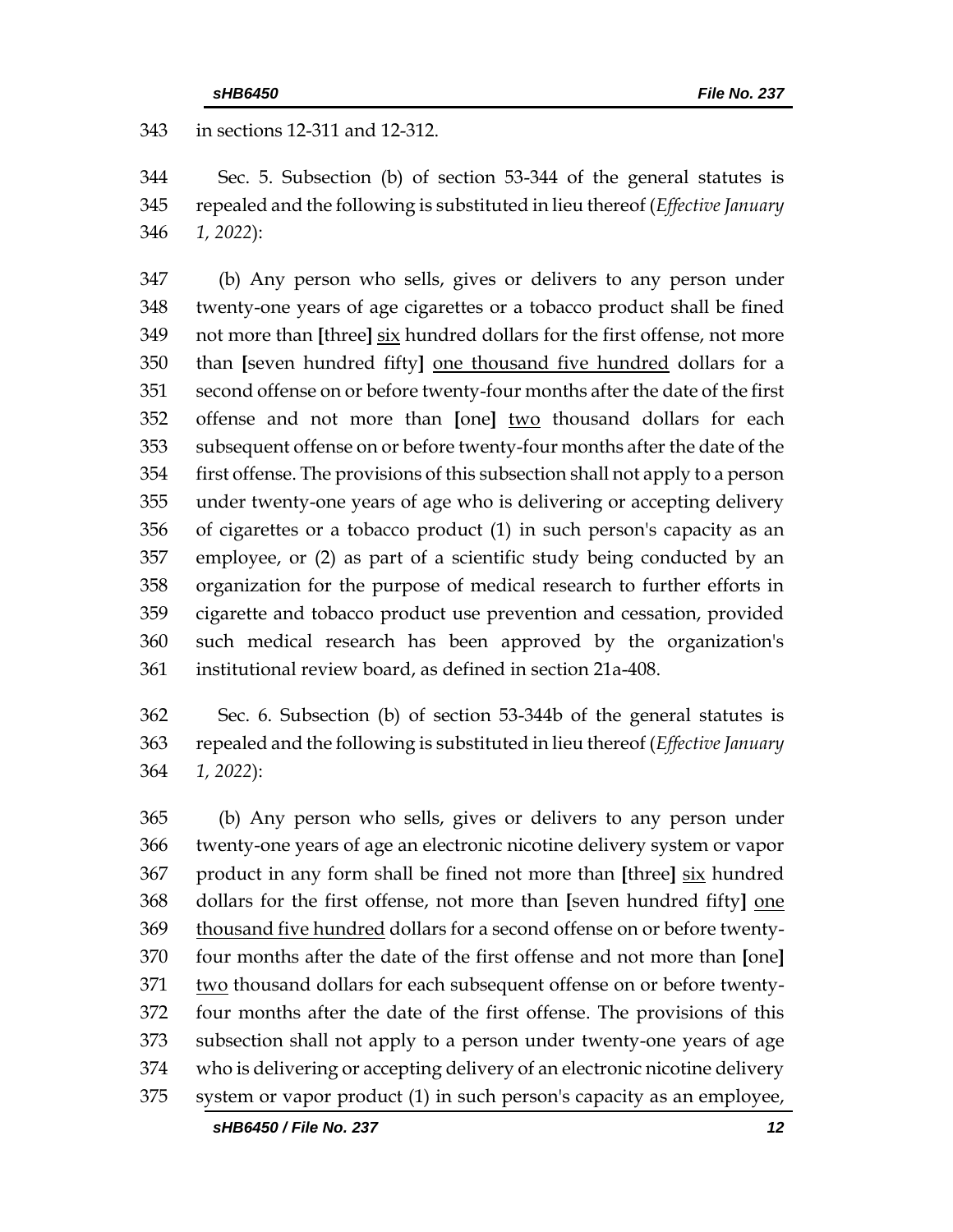or (2) as part of a scientific study being conducted by an organization for the purpose of medical research to further efforts in tobacco use prevention and cessation, provided such medical research has been approved by the organization's institutional review board, as defined in section 21a-408.

 Sec. 7. Section 38a-1083 of the general statutes is repealed and the following is substituted in lieu thereof (*Effective January 1, 2022*):

 (a) For purposes of sections 38a-1080 to 38a-1093, inclusive, "purposes of the exchange" means the purposes of and the pursuit of the goals of the exchange expressed in and pursuant to this section and the performance of the duties and responsibilities of the exchange set forth in sections 38a-1084 to 38a-1087, inclusive, which are hereby determined to be public purposes for which public funds may be expended. The powers enumerated in this section shall be interpreted broadly to effectuate the purposes of the exchange and shall not be construed as a limitation of powers.

 (b) The goals of the exchange shall be to reduce the number of individuals without health insurance in this state and assist individuals and small employers in the procurement of health insurance by, among other services, offering easily comparable and understandable information about health insurance options.

(c) The exchange is authorized and empowered to:

 (1) Have perpetual succession as a body politic and corporate and to adopt bylaws for the regulation of its affairs and the conduct of its business;

(2) Adopt an official seal and alter the same at pleasure;

 (3) Maintain an office in the state at such place or places as it may designate;

 (4) Employ such assistants, agents, managers and other employees as may be necessary or desirable;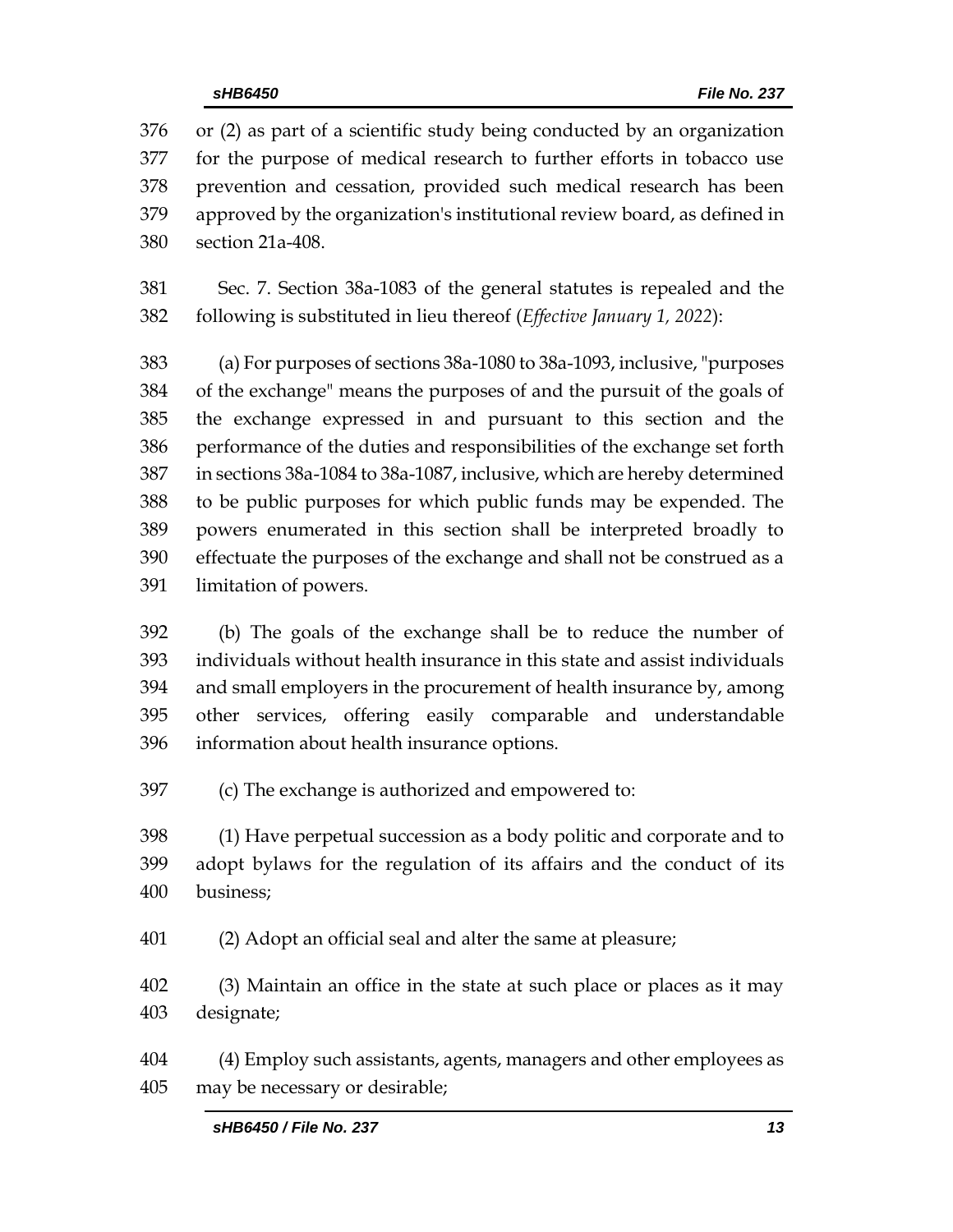(5) Acquire, lease, purchase, own, manage, hold and dispose of real and personal property, and lease, convey or deal in or enter into agreements with respect to such property on any terms necessary or incidental to the carrying out of these purposes, provided all such acquisitions of real property for the exchange's own use with amounts appropriated by this state to the exchange or with the proceeds of bonds supported by the full faith and credit of this state shall be subject to the approval of the Secretary of the Office of Policy and Management and the provisions of section 4b-23;

 (6) Receive and accept, from any source, aid or contributions, including money, property, labor and other things of value;

 (7) Charge assessments or user fees to health carriers that are capable of offering a qualified health plan through the exchange or otherwise generate funding necessary to support the operations of the exchange and the all-payer claims database program established under section 19a-755a and impose interest and penalties on such health carriers for delinquent payments of such assessments or fees;

 (8) Procure insurance against loss in connection with its property and other assets in such amounts and from such insurers as it deems desirable;

 (9) Invest any funds not needed for immediate use or disbursement in obligations issued or guaranteed by the United States of America or the state and in obligations that are legal investments for savings banks in the state;

 (10) Issue bonds, bond anticipation notes and other obligations of the exchange for any of its corporate purposes, and to fund or refund the same and provide for the rights of the holders thereof, and to secure the same by pledge of revenues, notes and mortgages of others;

- (11) Borrow money for the purpose of obtaining working capital;
- (12) Account for and audit funds of the exchange and any recipients of funds from the exchange;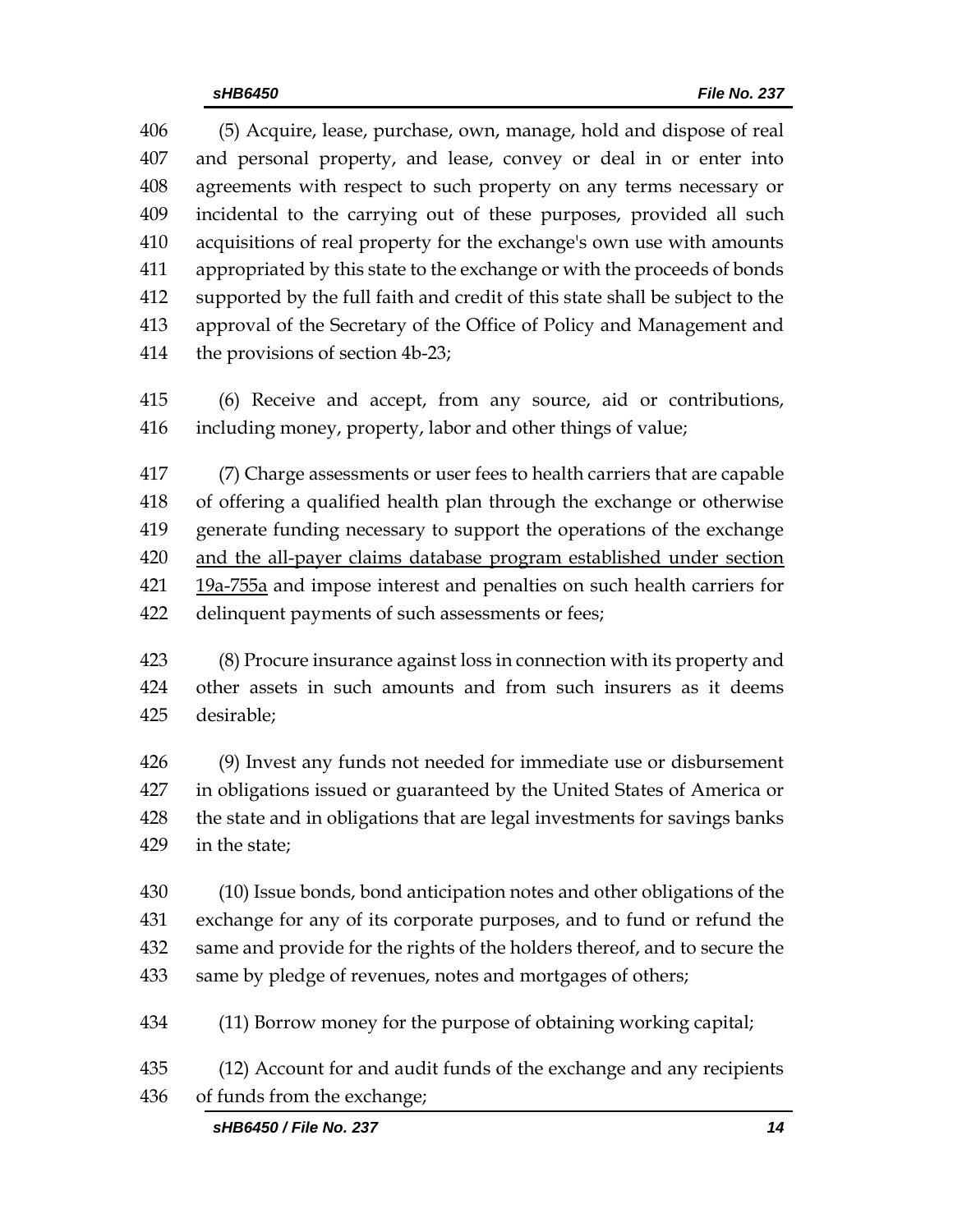(13) Make and enter into any contract or agreement necessary or incidental to the performance of its duties and execution of its powers, including, but not limited to, an agreement with the Office of Health Strategy to use funds collected under this section for the operation of 441 the all-payer claims database established under section 19a-755a and to 442 receive data from such database. The contracts entered into by the exchange shall not be subject to the approval of any other state department, office or agency, provided copies of all contracts of the exchange shall be maintained by the exchange as public records, subject 446 to the proprietary rights of any party to the contract, except any agreement with the Office of Health Strategy shall be subject to approval 448 by said office and the Office of Policy and Management and no portion 449 of such agreement shall be considered proprietary;

 (14) To the extent permitted under its contract with other persons, consent to any termination, modification, forgiveness or other change of any term of any contractual right, payment, royalty, contract or agreement of any kind to which the exchange is a party;

 (15) Award grants to trained and certified individuals and institutions that will assist individuals, families and small employers and their employees in enrolling in appropriate coverage through the exchange. Applications for grants from the exchange shall be made on a form prescribed by the board;

 (16) Limit the number of plans offered, and use selective criteria in determining which plans to offer, through the exchange, provided individuals and employers have an adequate number and selection of choices;

 (17) Evaluate jointly with the Health Care Cabinet established pursuant to section 19a-725 the feasibility of implementing a basic health program option as set forth in Section 1331 of the Affordable Care Act;

 (18) Establish one or more subsidiaries, in accordance with section 38a-1093, to further the purposes of the exchange;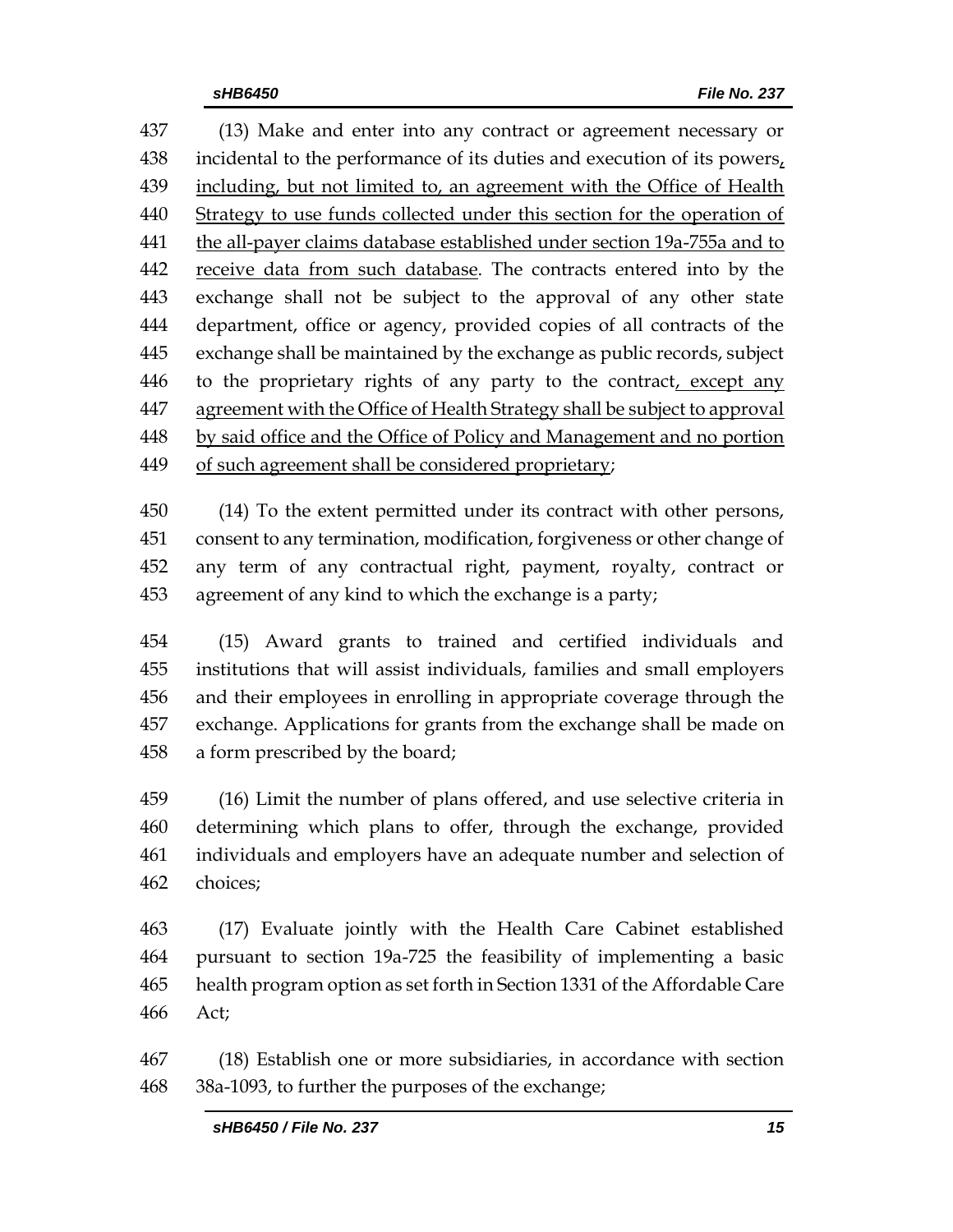(19) Make loans to each subsidiary established pursuant to section 38a-1093 from the assets of the exchange and the proceeds of bonds, bond anticipation notes and other obligations issued by the exchange or assign or transfer to such subsidiary any of the rights, moneys or other assets of the exchange, provided such assignment or transfer is not in violation of state or federal law;

(20) Sue and be sued, plead and be impleaded;

 (21) Adopt regular procedures that are not in conflict with other provisions of the general statutes, for exercising the power of the exchange; and

 (22) Do all acts and things necessary and convenient to carry out the purposes of the exchange, provided such acts or things shall not conflict with the provisions of the Affordable Care Act, regulations adopted thereunder or federal guidance issued pursuant to the Affordable Care Act.

 (d) (1) The chief executive officer of the exchange shall provide to the commissioner the name of any health carrier that fails to pay any assessment or user fee under subdivision (7) of subsection (c) of this section to the exchange. The commissioner shall see that all laws respecting the authority of the exchange pursuant to said subdivision (7) are faithfully executed. The commissioner has all the powers specifically granted under this title and all further powers that are reasonable and necessary to enable the commissioner to enforce the provisions of said subdivision (7).

 (2) Any health carrier aggrieved by an administrative action taken by the commissioner under subdivision (1) of this subsection may appeal therefrom in accordance with the provisions of section 4-183, except venue for such appeal shall be in the judicial district of New Britain.

 Sec. 8. Section 38a-47 of the general statutes is repealed and the following is substituted in lieu thereof (*Effective January 1, 2022*):

*sHB6450 / File No. 237 16* (a) All domestic insurance companies and other domestic entities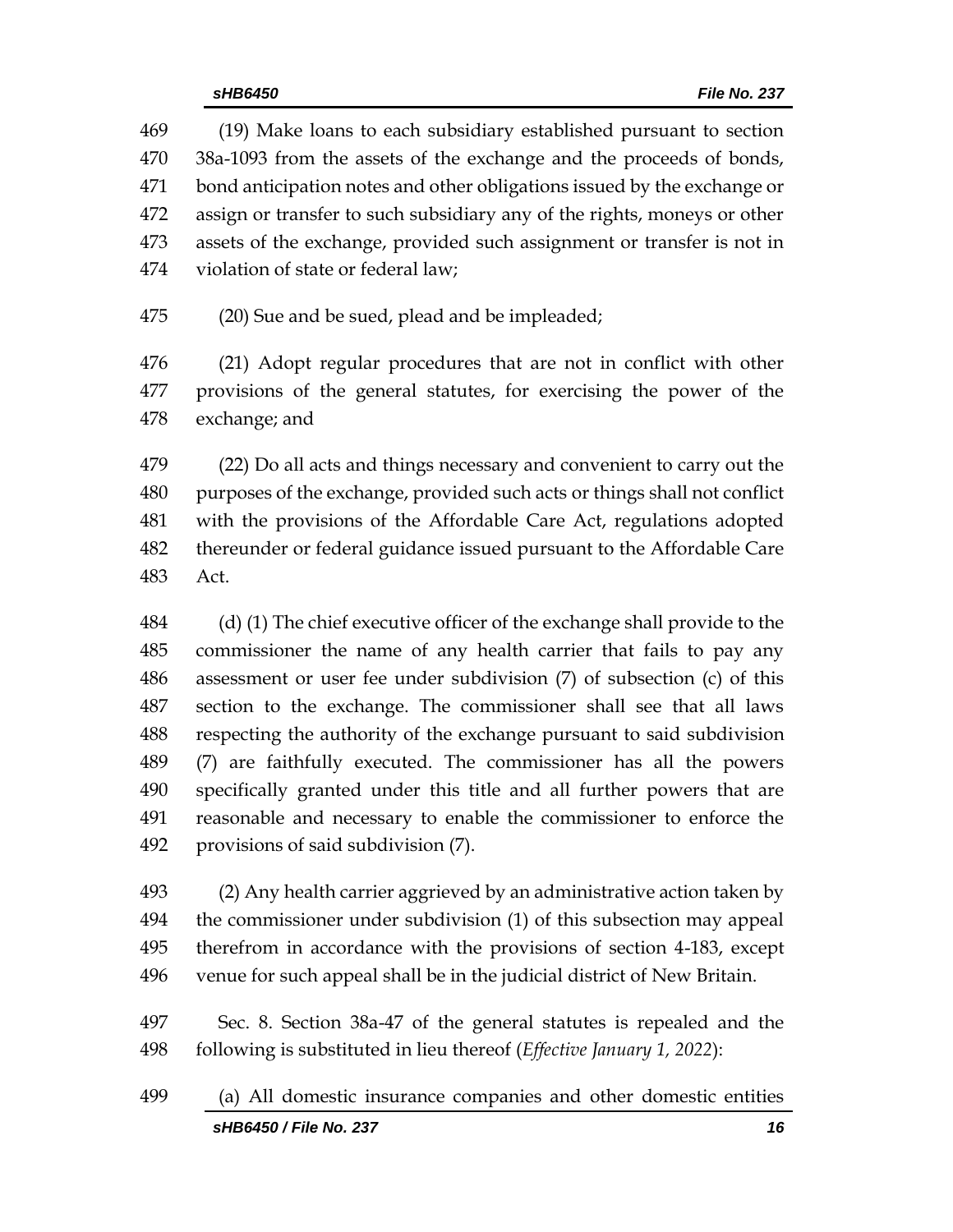subject to taxation under chapter 207 shall, in accordance with section 38a-48, annually pay to the Insurance Commissioner, for deposit in the Insurance Fund established under section 38a-52a, an amount equal to:

 (1) The actual expenditures made by the Insurance Department during each fiscal year, and the actual expenditures made by the Office of the Healthcare Advocate, including the cost of fringe benefits for department and office personnel as estimated by the Comptroller;

 (2) The amount appropriated to the Office of Health Strategy from the Insurance Fund for the fiscal year, including the cost of fringe benefits for office personnel as estimated by the Comptroller shall be reduced by the amount of federal reimbursement received for allowable Medicaid administrative expenses;

 (3) The expenditures made on behalf of the department and said offices from the Capital Equipment Purchase Fund pursuant to section 4a-9 for such year, but excluding such estimated expenditures made on behalf of the Health Systems Planning Unit of the Office of Health Strategy; and

 (4) The amount appropriated to the Department of Aging and Disability Services for the fall prevention program established in section 519 17a-303a from the Insurance Fund for the fiscal year.

 (b) The expenditures and amounts specified in subdivisions (1) to (4), inclusive, of subsection (a) of this section shall exclude expenditures paid for by fraternal benefit societies, foreign and alien insurance companies and other foreign and alien entities under sections 38a-49 and 38a-50.

 (c) Payments shall be made by assessment of all such domestic insurance companies and other domestic entities calculated and collected in accordance with the provisions of section 38a-48. Any such domestic insurance company or other domestic entity aggrieved because of any assessment levied under this section may appeal therefrom in accordance with the provisions of section 38a-52.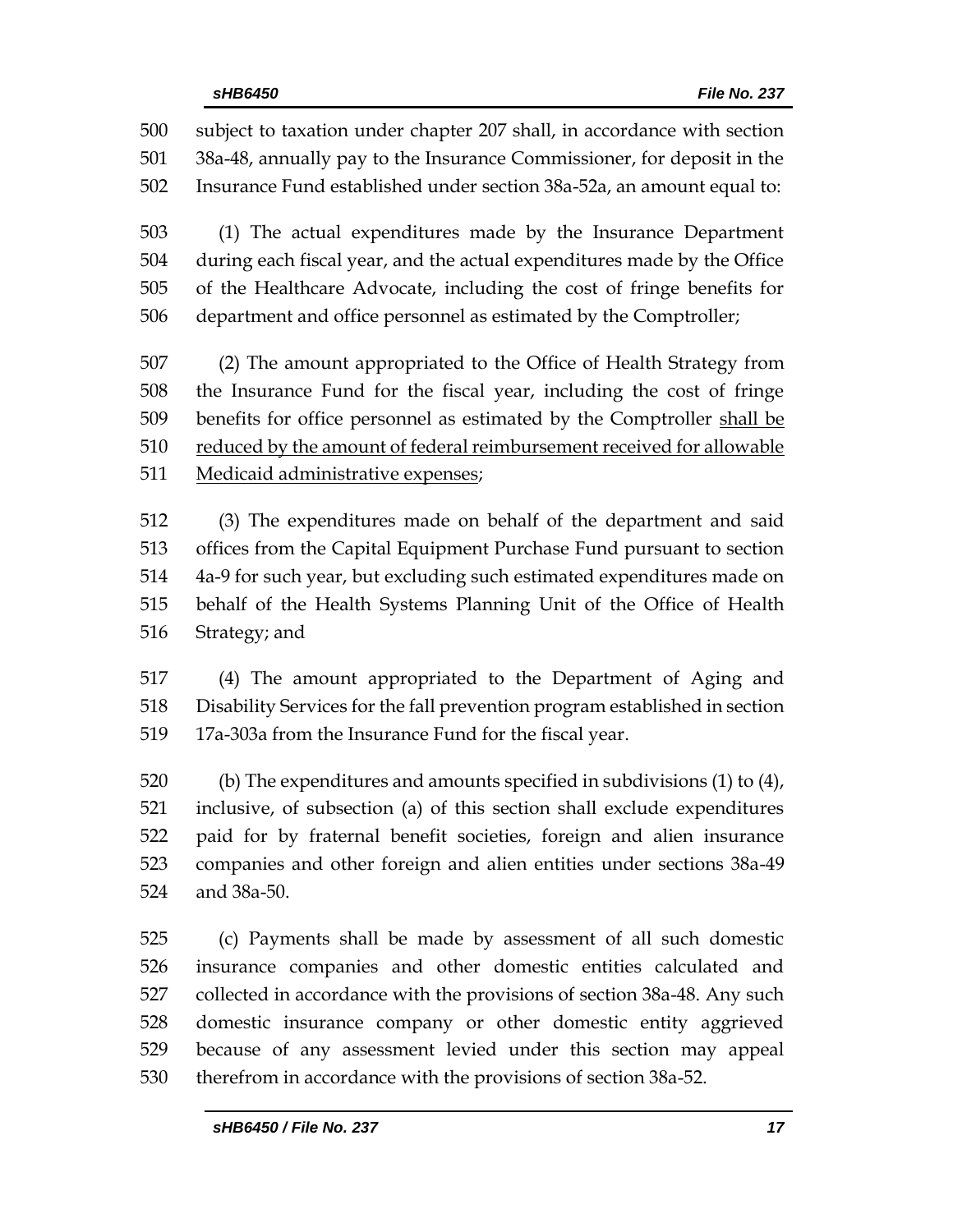| This act shall take effect as follows and shall amend the following<br>sections: |                 |              |  |  |
|----------------------------------------------------------------------------------|-----------------|--------------|--|--|
| Section 1                                                                        | January 1, 2022 | $21a-415(a)$ |  |  |
| Sec. 2                                                                           | January 1, 2022 | New section  |  |  |
| Sec. 3                                                                           | January 1, 2022 | 21a-415b     |  |  |
| Sec. 4                                                                           | January 1, 2022 | 12-295a      |  |  |
| Sec. 5                                                                           | January 1, 2022 | $53-344(b)$  |  |  |
| Sec. 6                                                                           | January 1, 2022 | $53-344b(b)$ |  |  |
| Sec. 7                                                                           | January 1, 2022 | 38a-1083     |  |  |
| Sec. 8                                                                           | January 1, 2022 | 38a-47       |  |  |

## *Statement of Legislative Commissioners:*

In Sections 3(e)(4), (f)(4) and (g), 4(b)(2), and 4(c)(2), grammatical changes were made for clarity and consistency.

*PH Joint Favorable Subst. -LCO*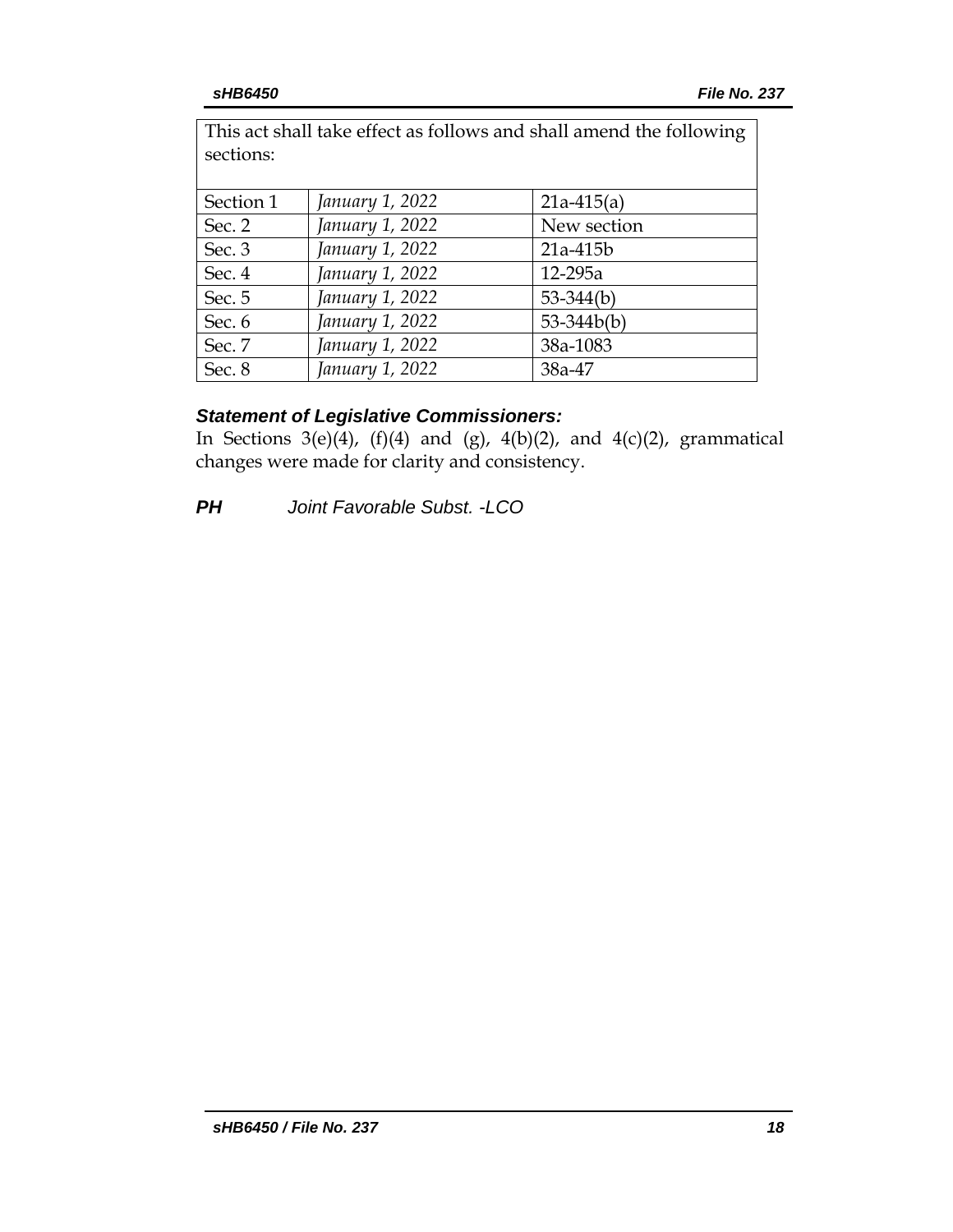*The following Fiscal Impact Statement and Bill Analysis are prepared for the benefit of the members of the General Assembly, solely for purposes of information, summarization and explanation and do not represent the intent of the General Assembly or either chamber thereof for any purpose. In general,*  fiscal impacts are based upon a variety of informational sources, including the analyst's professional *knowledge. Whenever applicable, agency data is consulted as part of the analysis, however final products do not necessarily reflect an assessment from any specific department.*

## *OFA Fiscal Note*

#### *State Impact:*

| <b>Agency Affected</b>          | <b>Fund-Effect</b> | FY 22 \$    | FY 23 \$    |
|---------------------------------|--------------------|-------------|-------------|
| Department of Revenue Services  | GF - Revenue       | 1.3 million | 2.5 million |
|                                 | Loss               |             |             |
| Resources of the Insurance Fund | IF - Revenue Loss  | 462,500     | 925,000     |
| The Exchange                    | Other - Cost       | $Up$ to     | 650,000     |
|                                 |                    | 650,000     |             |
| The Exchange                    | Other - Revenue    | $Up$ to     | 650,000     |
|                                 | Gain               | 650,000     |             |
| Office of Health Strategy       | GF - Cost          | $Up$ to     | 650,000     |
|                                 | Avoidance          | 650,000     |             |
| Department of Revenue Services  | GF - Cost          | 42,933      | 88,441      |
| State Comptroller - Fringe      | GF - Cost          | 17,731      | 36,526      |
| Benefits <sup>1</sup>           |                    |             |             |
| Mental Health & Addiction       | GF - Cost          | At least    | At least    |
| Serv., Dept.                    |                    | 33,750      | 77,096      |
| State Comptroller - Fringe      | GF - Cost          | At least    | At least    |
| <b>Benefits</b>                 |                    | 13,939      | 28,950      |

Note: GF=General Fund; IF=Insurance Fund

#### *Municipal Impact:* None

#### *Explanation*

 $\overline{a}$ 

The bill, which bans flavored e-cigarette and vapor products, results in a General Fund revenue loss of \$1.3 million in FY 22 (partial year) and \$2.5 million in FY 23 and annually thereafter, as well as the following impacts:

**Section 3** results in a cost of at least \$33,750 in FY 22 and \$70,096 in

<sup>&</sup>lt;sup>1</sup>The fringe benefit costs for most state employees are budgeted centrally in accounts administered by the Comptroller. The estimated active employee fringe benefit cost associated with most personnel changes is 41.3% of payroll in FY 22 and FY 23.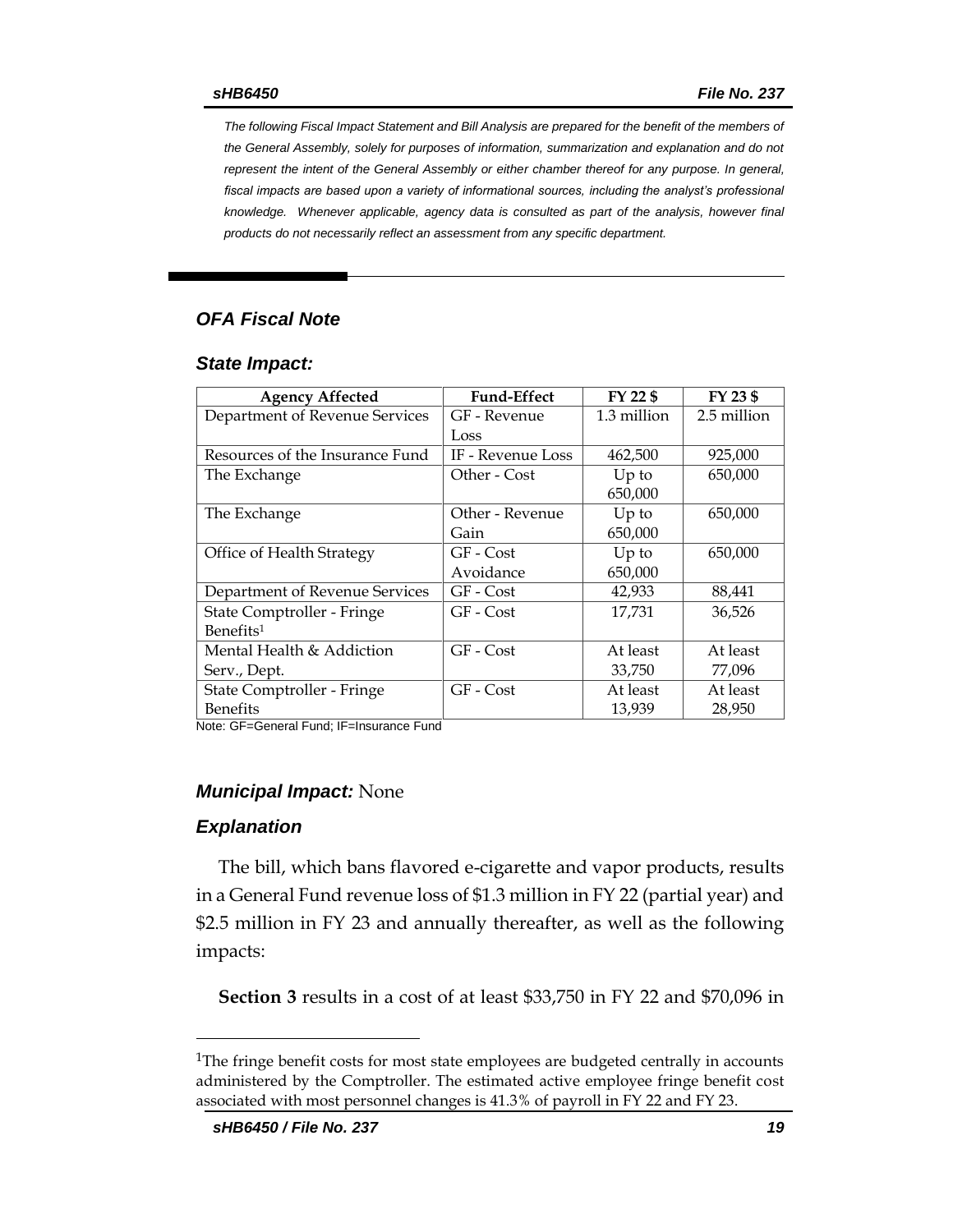FY 23 (with associated fringe benefit costs of \$13,939 and \$28,950, respectively) to the Department of Mental Health and Addiction Services (DMHAS) to support at least one Special Investigator to comply with the unannounced compliance checks required under the bill.

**Section 3** also results in a cost of \$60,664 in FY 22 (partial year funding) and \$124,967 in FY 23, inclusive of fringe benefit costs, for one Hearings Officer at the Department of Revenue Services.

**Section 7** requires the Connecticut Health Insurance Exchange ("Exchange")<sup>2</sup> to fund the All-Payer Claims Database (APCD) through an agreement with the Office of Health Strategy (OHS),  $3$  which results in an annual cost to the Exchange of approximately \$650,000 and eliminates an annual cost to OHS of an identical amount. It also results in a revenue gain to the Exchange of approximately \$650,000 annually, as it is required to increase its assessment on health carriers or charge them user fees to support the APCD. As this section is effective  $1/1/22$ , it is unclear if the Exchange will provide full or partial year funding in FY 22.

**Section 8** requires that the Insurance Fund (IF) assessment for OHS be reduced by the amount of federal Medicaid revenue received by the state as reimbursement for the agency's Health Information Exchange efforts. This results in a reduction to the IF of approximately \$462,500 in FY 22 (half-year) and \$925,000 in FY 23 (annualized).

## *The Out Years*

 $\overline{a}$ 

The annualized ongoing fiscal impact identified above would continue into the future subject to inflation.

*Sources: Centers for Disease Control and Prevention Morbidity and Mortality Weekly Report 9/18/2020 Testimony of Office of Policy and Management Secretary, Melissa McCaw US Department of Health and Human Services*

<sup>&</sup>lt;sup>2</sup> The Exchange, also known as Access Health CT, is a quasi-public state agency that is funded primarily through an assessment on health carriers that are capable of offering a qualified health plan through the Exchange.

<sup>3</sup> Public Act 18-91 transferred responsibility for the APCD from the Exchange to OHS in 2018.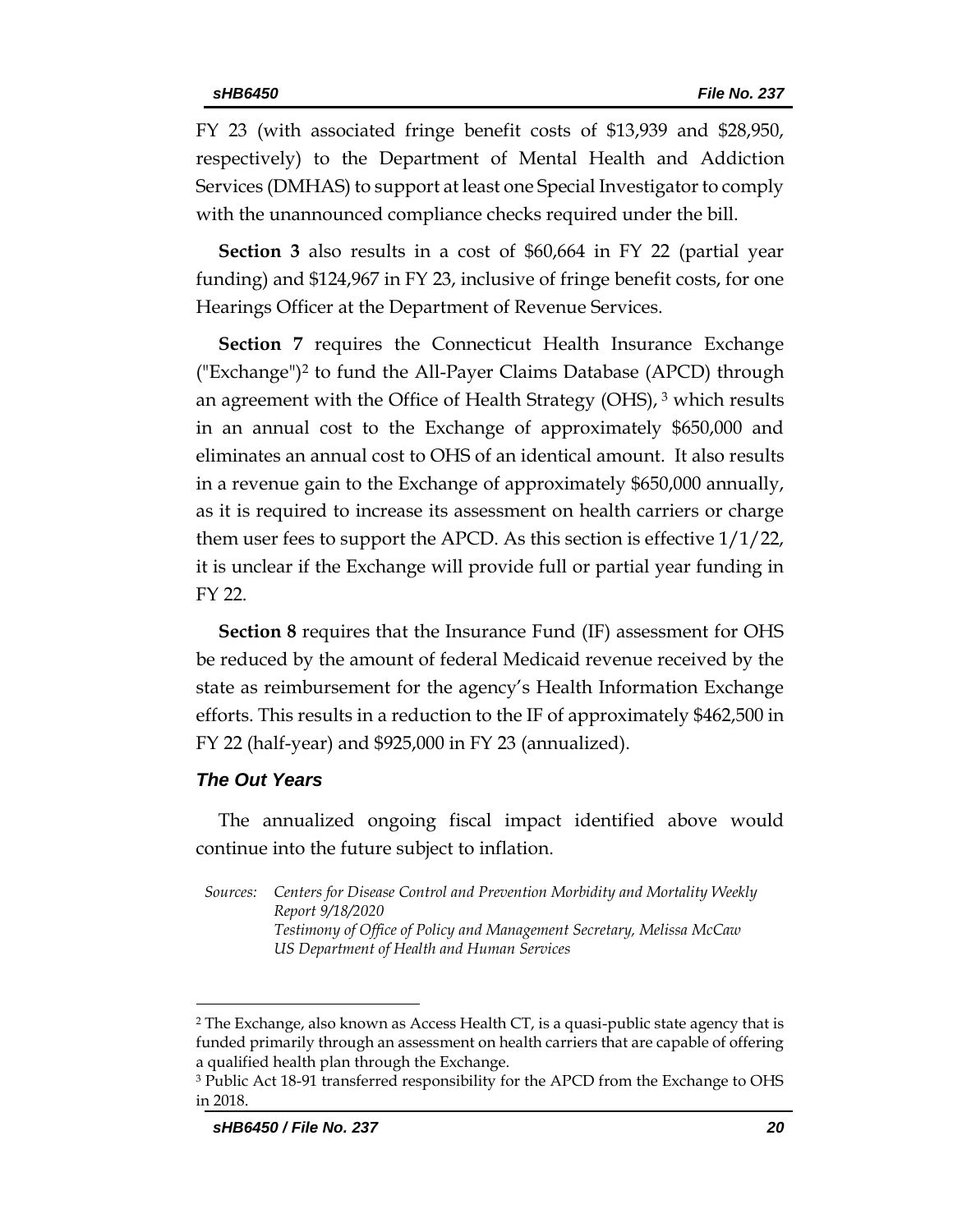## **OLR Bill Analysis HB 6450**

## *AN ACT IMPLEMENTING THE GOVERNOR'S BUDGET RECOMMENDATIONS CONCERNING PUBLIC HEALTH.*

## **SUMMARY**

Starting January 1, 2022, this bill prohibits e-cigarette dealers from selling, delivering, giving, or possessing with the intent to sell, ecigarettes and vapor products with (1) a nicotine content great than 35 milligrams per milliliter (mg/ml) or  $(2)$  a flavoring agent other than tobacco. It excludes from the flavor ban "modified risk tobacco products" designated by the U.S. Department of Health and Human Services (see BACKGROUND).

Additionally, the bill:

- 1. requires e-cigarette manufacturers to provide documentation to e-cigarette dealers on the nicotine content of their products and requires dealers to maintain the documentation (§ 2);
- 2. requires the Department of Mental Health and Addiction Services (DMHAS) to conduct unannounced compliance checks on e-cigarette dealers and refer non-compliant dealers to the Department of Revenue Services (DRS) commissioner who may impose civil penalties (§ 3);
- 3. increases the penalties for sales of cigarettes, tobacco products, e-cigarettes, and vapor products to individuals under age 21 and extends the same increased penalties to e-cigarette dealers who violate the bill's flavor ban and nicotine content requirements (§§ 3-6);
- 4. increases the penalties on owners of establishments with cigarette vending machines and restricted cigarette vending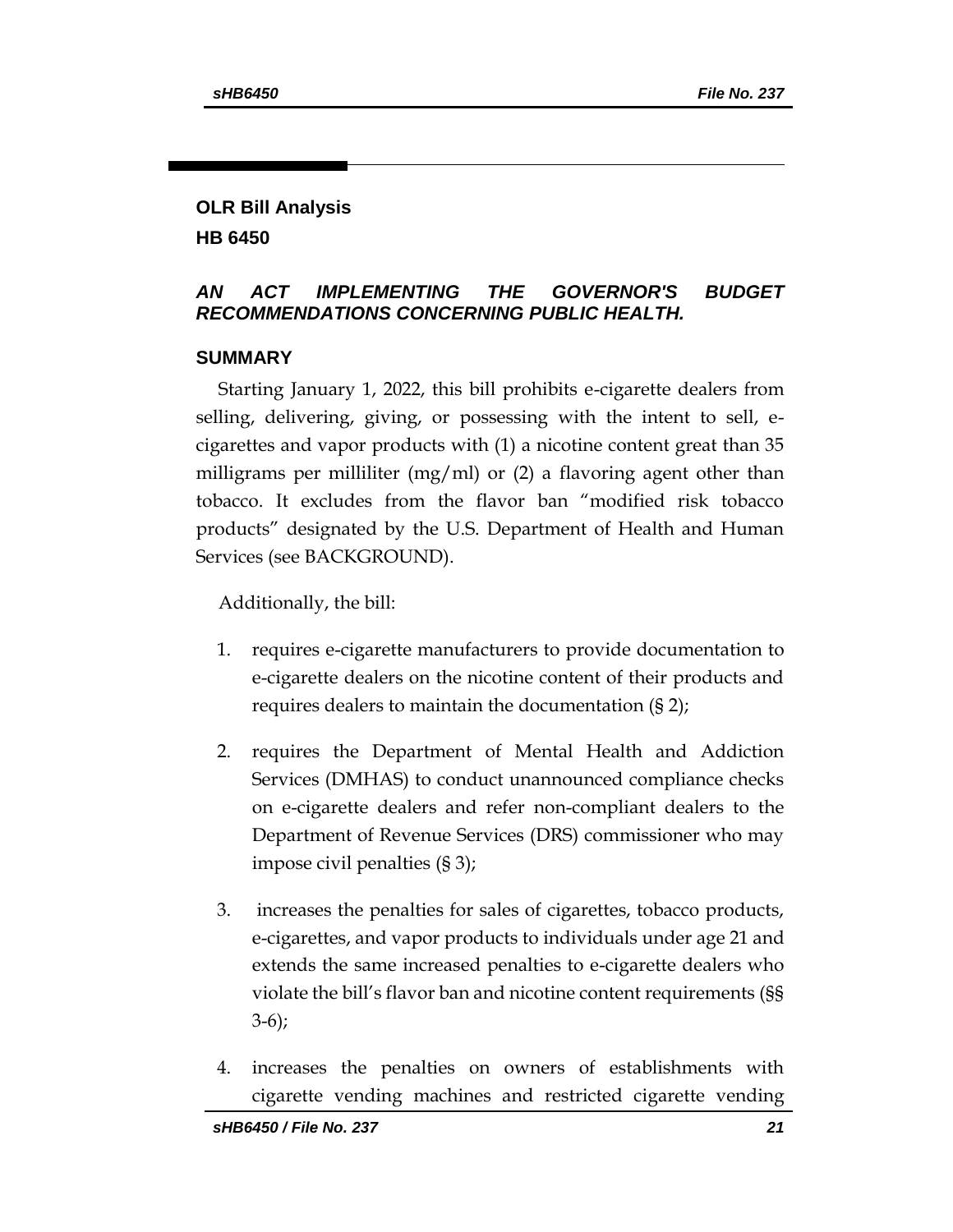machines for sales to individuals under the legal age (§ 4);

- 5. allows the state's health insurance exchange to (a) impose assessments on health carriers to cover the costs of the all-payer claims database (APCD) and (b) with the Office of Policy and Management's (OPM) approval, enter into an agreement with the Office of Health Strategy (OHS) to use these funds for the APCD (§ 7); and
- 6. requires the amount annually appropriated from the Insurance Fund to OHS, including the cost of fringe benefits for personnel, to be reduced by the amount of Medicaid reimbursement the state received for allowable administrative expenses (§ 8).

Lastly, the bill makes technical and conforming changes.

EFFECTIVE DATE: January 1, 2022

# **§§ 1-3 & 6 — E-CIGARETTES AND VAPOR PRODUCTS** *Definition of Flavoring*

Under the bill, flavored e-cigarettes and vapor products are those with a flavoring agent that has been added for the purpose of flavoring these products. It defines a "flavoring agent" as an additive:

- 1. used in accordance with good manufacturing practice principles and in the minimum quantity required to produce its intended effect;
- 2. (a) consisting of one or more ingredients generally recognized as safe in food or drugs, (b) has been previously sanctioned for such use by the state or federal government, (c) meets U.S. Pharmacopeia standards, or (d) is an additive permitted for direct addition to food for human consumption under FDA regulations;
- 3. that is inert and produces no effect other than the instillation or modification of flavor; and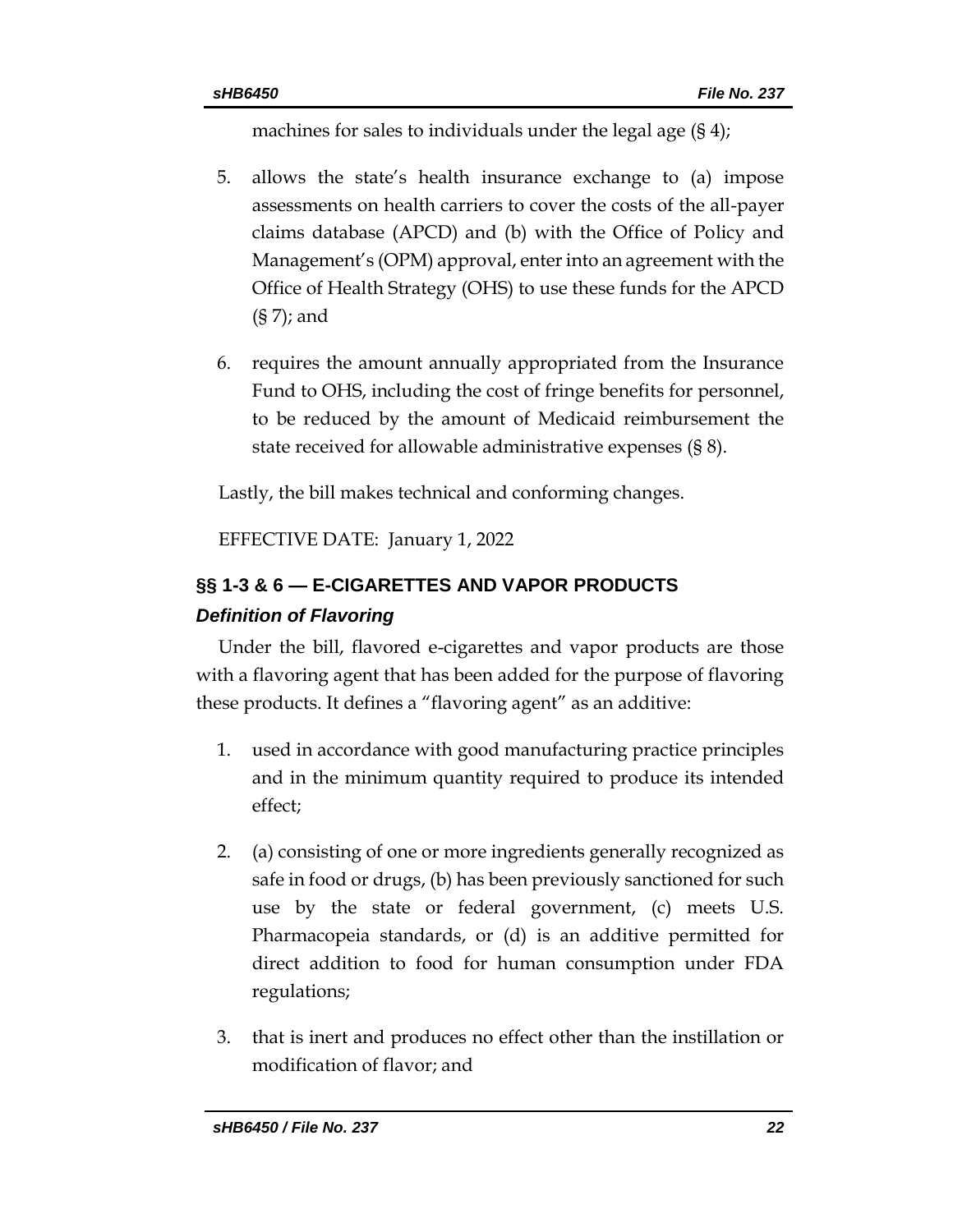4. is no greater than 5% of the product's total weight.

## *Nicotine Content*

The bill prohibits e-cigarette dealers from selling e-cigarettes or vapor products with a nicotine content greater than 35 mg/ml. It requires ecigarette manufacturers to provide documentation to dealers on the nicotine content of these products (expressed as mg/ml) that the manufacturers sell to them.

Under the bill, dealers must maintain this documentation at their registered place of business for each product sold, delivered, or given to them by a manufacturer. They must also provide the documentation to DMHAS upon request, during any unannounced compliance check the department conducts.

## *Compliance Checks*

The bill requires the DMHAS commissioner, or her designee, to conduct unannounced compliance checks on e-cigarette dealers to determine whether they are complying with the bill's flavor ban and nicotine content requirements. Existing law already requires DMHAS to conduct these checks for underage sales (i.e., sales to individuals under age 21).

Under the bill, the department must refer e-cigarette dealers to the DRS commissioner after the initial compliance check who (1) do not produce documentation on the nicotine content of their products or (2) sell products that violate the nicotine threshold. In the case of the flavor ban, the department must refer non-compliant dealers to DRS after completing an unannounced follow-up compliance check. The DRS may impose a penalty (see Table 1 below).

## **§§ 3-6 — PENALTIES FOR UNDERAGE SALES**

Existing law allows the DRS commissioner, after a hearing, to impose civil penalties on e-cigarette dealers, cigarette dealers and distributors, or their employees for sales to individuals under age 21. The bill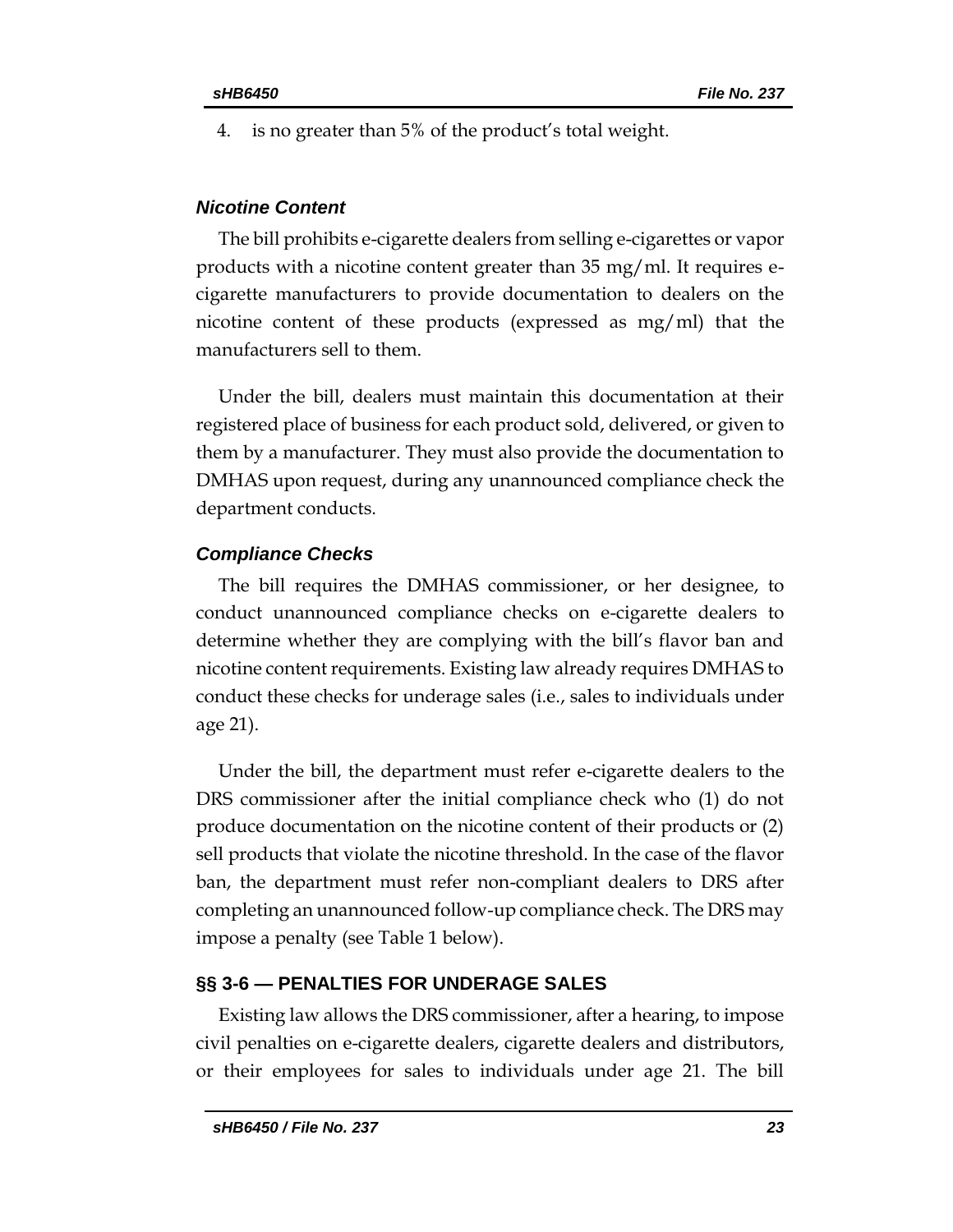increases these penalties as shown in the table below and extends the same penalties to e-cigarette dealers who violate the bill's flavor ban and nicotine content requirements.

|                                                                                | <b>Current Law</b>                                                                                     | Under the Bill                                                                                         |  |  |  |  |
|--------------------------------------------------------------------------------|--------------------------------------------------------------------------------------------------------|--------------------------------------------------------------------------------------------------------|--|--|--|--|
| <b>Penalties on Cigarette Dealers and Distributors and E-Cigarette Dealers</b> |                                                                                                        |                                                                                                        |  |  |  |  |
| 1 <sup>st</sup> violation                                                      | \$300, if they fail to complete an<br>online tobacco prevention<br>education program within 30<br>days | \$600, if they fail to complete an<br>online tobacco prevention<br>education program within 30<br>days |  |  |  |  |
| 2 <sup>nd</sup> violation                                                      | \$750                                                                                                  | \$1,500                                                                                                |  |  |  |  |
| 3 <sup>rd</sup> violation                                                      | \$1,000, plus minimum 30-day<br>license suspension                                                     | \$2,000, plus minimum 30-day<br>license suspension                                                     |  |  |  |  |
| 4 <sup>th</sup> violation                                                      | \$1,000, plus license revocation                                                                       | \$2,000, plus license revocation                                                                       |  |  |  |  |
| <b>Penalties on Their Employees</b>                                            |                                                                                                        |                                                                                                        |  |  |  |  |
| 1 <sup>st</sup> violation                                                      | \$200, if the employee fails to<br>complete an online tobacco<br>education program within 30<br>days   | \$400, if the employee fails to<br>complete an online tobacco<br>education program within 30<br>days   |  |  |  |  |
| 2 <sup>nd</sup> violation                                                      | \$250                                                                                                  | \$500                                                                                                  |  |  |  |  |

|  |  |  |  |  | Table 1: Civil Penalties for Underage Sales |  |
|--|--|--|--|--|---------------------------------------------|--|
|--|--|--|--|--|---------------------------------------------|--|

As under current law, the above fines for second and subsequent violations may be imposed for violations that occur within 24 months after the first violation.

Under the bill, as under current law, the DRS commissioner may only impose the above fines on e-cigarette dealers (or their employees) who violate the bill's flavor ban and nicotine threshold if they are referred to him by the DMHAS commissioner after completing unannounced compliance checks (see above). For third and fourth violations, the DRS commissioner must direct the Department of Consumer Protection (DCP) commissioner to suspend or revoke the e-cigarette dealer's registration.

Before taking such action, existing law requires the DRS commissioner to notify the e-cigarette dealer in writing of the hearing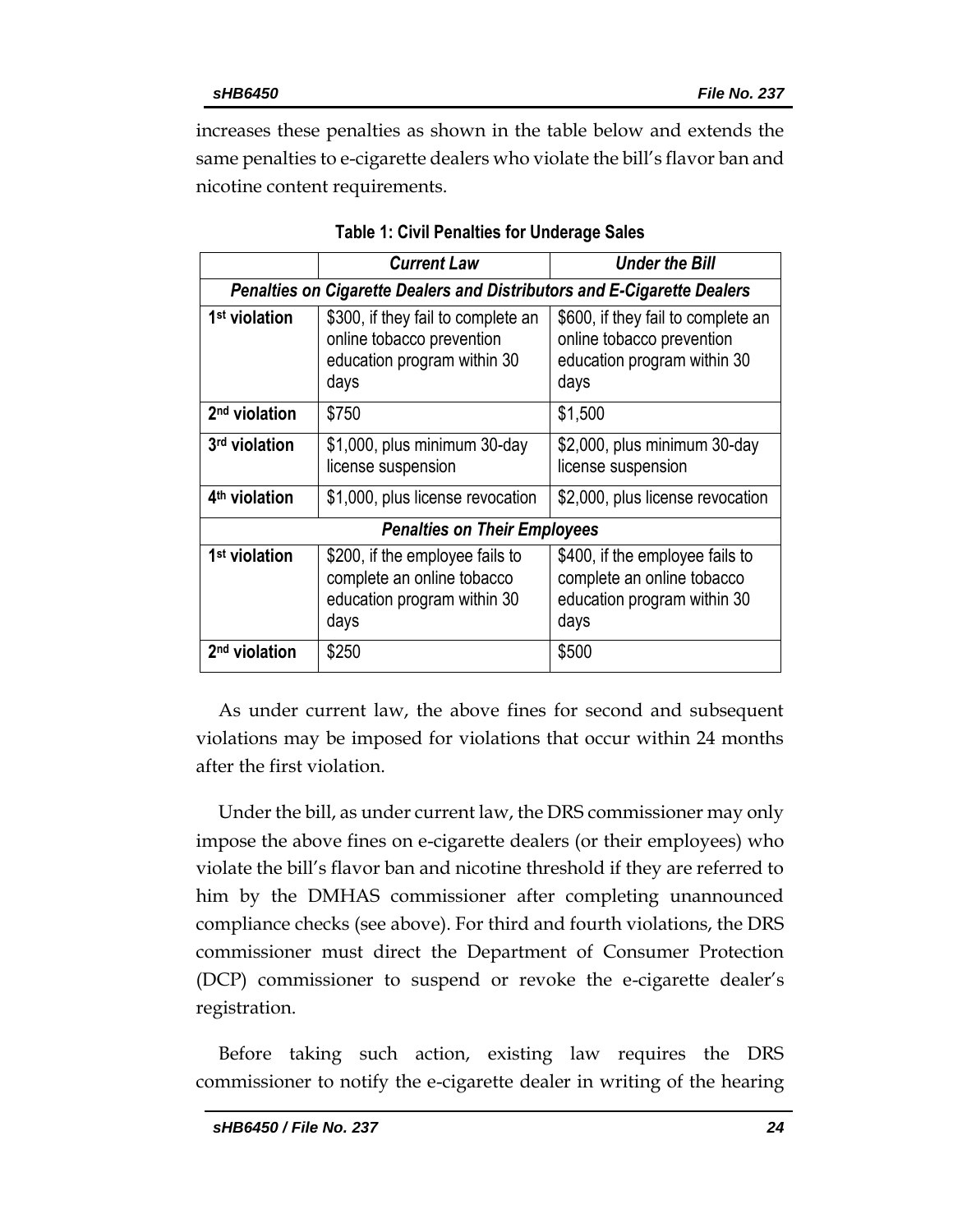time and location and require the dealer to show cause why the registration should not be suspended or revoked. The notice must be delivered personally, or by registered or certified mail at least 10 days before the hearing date. When the DRS commissioner directs the DCP commissioner to suspend or revoke the dealer's registration, the DCP commissioner is not required to hold an additional hearing before doing so.

## **§ 4 — VENDING MACHINE SALES**

Current law allows the DRS commissioner, after a hearing, to impose penalties on owners of establishments with cigarette vending machines and restricted cigarette vending machines (see BACKGROUND) for sales to individuals under the legal age. The bill increases these penalties as follows:

- 1. for a 1<sup>st</sup> violation, if the owner fails to successfully complete an online tobacco education program within 30 days, from \$500 to \$1,000;
- 2. for a 2nd violation, from \$750 to \$1,500; and
- 3. for a 3rd violation, from \$1,000 to \$2,000.

As under current law, the commissioner may impose fines for 2<sup>nd</sup> and 3rd violations that occur within 24 months after the date of the first violation.

Existing law, unchanged by the bill, requires an establishment owner who commits a third violation, to immediately remove the vending machine from the establishment and prohibits any vending machine at the establishment for one year after the removal.

By law, the DRS commissioner may also assess the following civil penalties against a person, dealer, or distributor who violates the vending machine laws: (1) \$250 for a first violation and (2) \$500 for a second or third violation within 18 months. After the third violation, the vending machine must be immediately removed from the area, facility,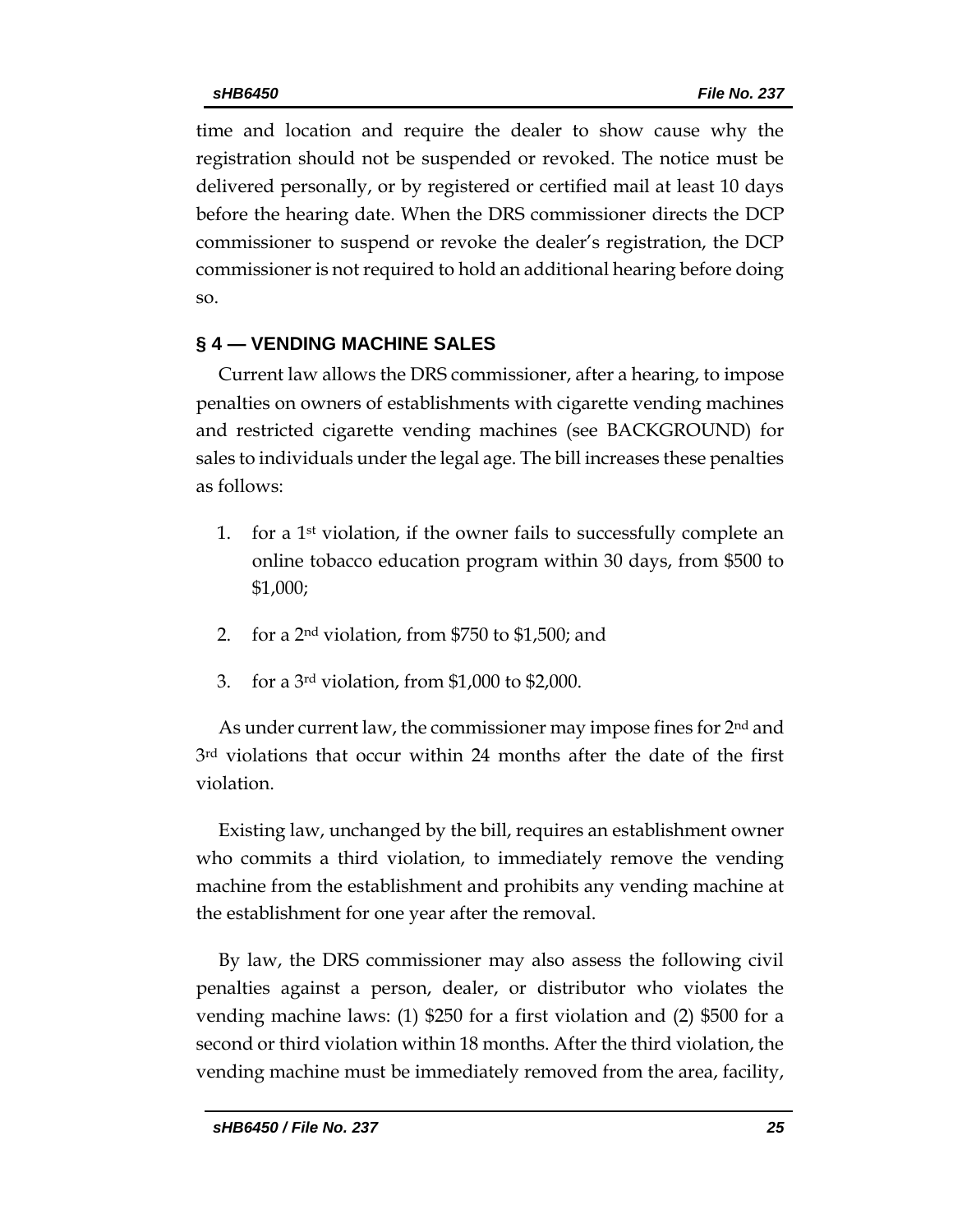or business where it is placed and such machines are prohibited from the location for one year after the removal (CGS § 12-289a(b)).

## **§ 7 — ALL PAYER CLAIMS DATABASE**

By law, the state's health insurance exchange (HIE) charges assessments or user fees to health carriers capable of offering a qualified health plan through the exchange to cover the exchange's costs. The bill allows the HIE to also charge these assessments or user fees to cover the costs of the state's all-payer claims database. As under current law, the HIE may impose interest and penalties on health carriers for delinquent payments of these assessments or fees.

The bill also authorizes the HIE to enter into an agreement with OHS to transfer the funds collected for the APCD's operation and to receive data from the ACPD database. Under the bill, the agreement must be approved by OPM and is not considered proprietary.

By law, OHS administers the APCD, which collects data relating to medical, pharmacy, dental, and other insurance claims information from public and private health insurers.

## **§ 8 — INSURANCE FUND**

Existing law requires insurance companies and hospital and medical service corporations to annually pay into the Insurance Fund an amount that covers OHS's appropriation, including fringe benefits and certain capital equipment purchases. The bill requires the appropriation amount to be reduced by the amount of federal Medicaid reimbursement it receives for allowable Medicaid administrative expenses.

## **BACKGROUND**

## *Modified Risk Tobacco Products (MRTP)*

MRTPs are tobacco products designated by the federal Food and Drug Administration as providing less harm or risk of tobacco-related disease when compared to other commercially-marketed tobacco products, such as combustible cigarettes.